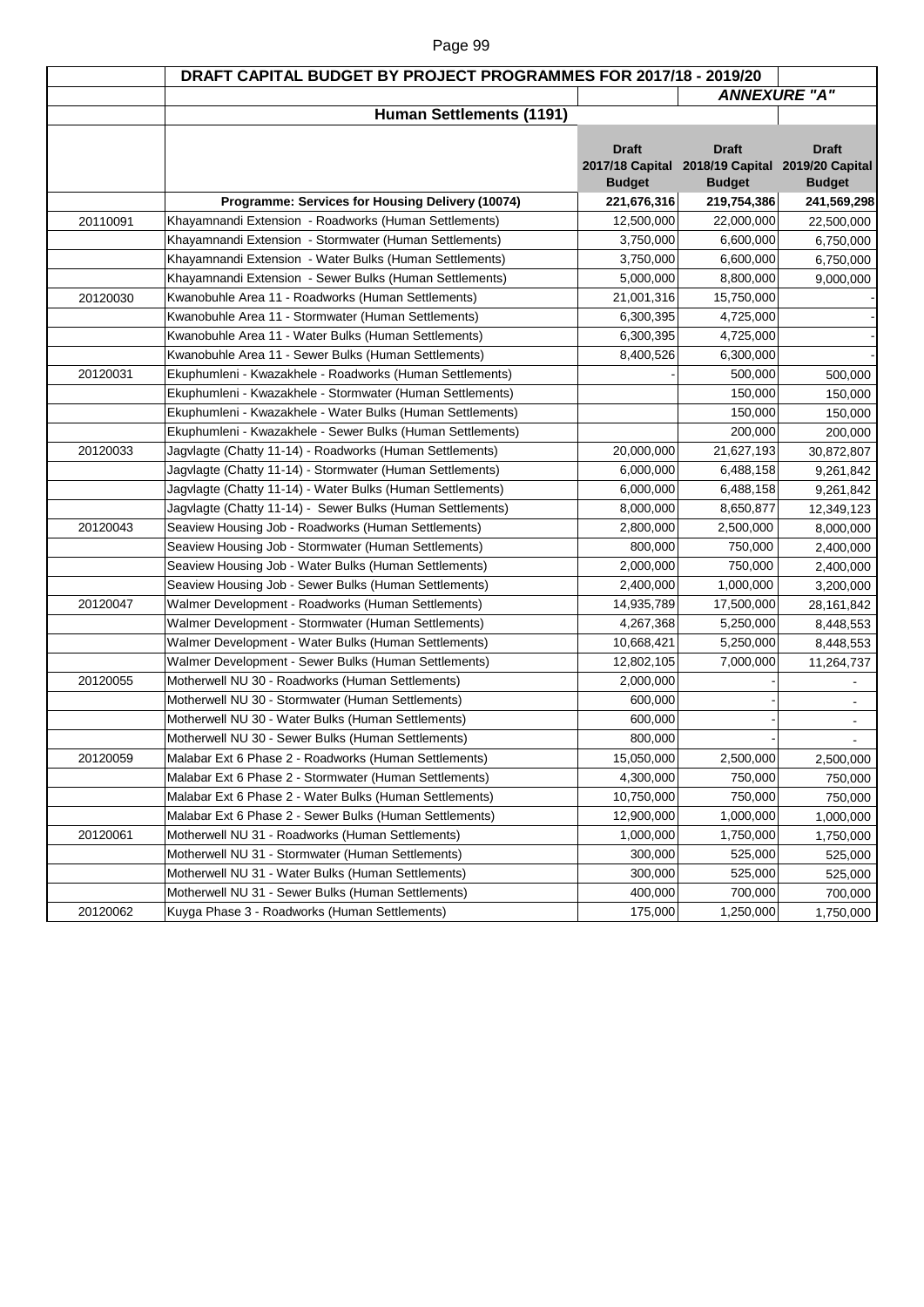|          | Kuyga Phase 3 - Stormwater (Human Settlements)                | 50,000  | 375,000   | 525,000   |
|----------|---------------------------------------------------------------|---------|-----------|-----------|
|          | Kuyga Phase 3 - Water Bulks (Human Settlements)               | 125,000 | 375,000   | 525,000   |
|          | Kuyga Phase 3 - Sewer Bulks (Human Settlements)               | 150,000 | 500,000   | 700,000   |
| 20130040 | Nkatha/Seyisi - Roadworks (Human Settlements)                 | 350,000 | 2,000,000 | 1,250,000 |
|          | Nkatha/Seyisi - Stormwater (Human Settlements)                | 100,000 | 600,000   | 375,000   |
|          | Nkatha/Seyisi - Water Bulks (Human Settlements)               | 250,000 | 600,000   | 375,000   |
|          | Nkatha/Seyisi - Sewer Bulks (Human Settlements)               | 300,000 | 800,000   | 500,000   |
| 20130054 | Bethelsdorp Ext 32, 34 & 36 - Roadworks (Human Settlements)   | 350,000 | 7,500,000 | 7,500,000 |
|          | Bethelsdorp Ext 32, 34 & 36 - Stormwater (Human Settlements)  | 100,000 | 2,250,000 | 2,250,000 |
|          | Bethelsdorp Ext 32, 34 & 36 - Water Bulks (Human Settlements) | 250,000 | 2,250,000 | 2,250,000 |
|          | Bethelsdorp Ext 32, 34 & 36 - Sewer Bulks (Human Settlements) | 300,000 | 3,000,000 | 3,000,000 |
| 20130057 | Kleinskool Kliprand - Roadworks (Human Settlements)           | 350,000 | 7,500,000 | 7,500,000 |
|          | Kleinskool Kliprand - Stormwater (Human Settlements)          | 100,000 | 2,250,000 | 2,250,000 |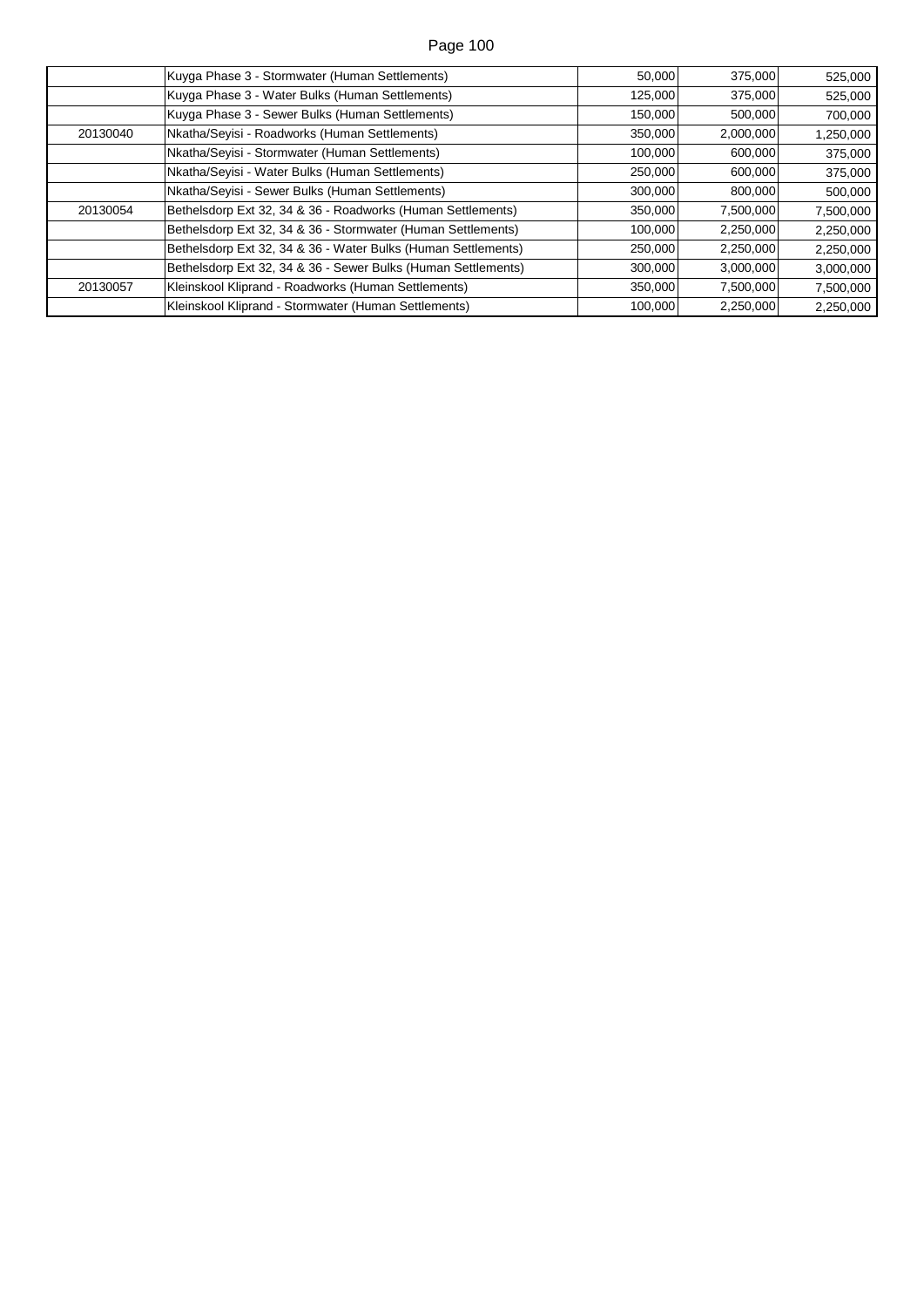|            | Kleinskool Kliprand - Water Bulks (Human Settlements)  | 250,000     | 2,250,000   | 2,250,000   |
|------------|--------------------------------------------------------|-------------|-------------|-------------|
|            | Kleinskool Kliprand - Sewer Bulks (Human Settlements)  | 300,000     | 3,000,000   | 3,000,000   |
| 20120048   | N2 North Development - Roadworks (Human Settlements)   | 4,000,000   | 5,000,000   | 7,500,000   |
|            | N2 North Development - Stormwater (Human Settlements)  | 1,200,000   | 1,500,000   | 2,250,000   |
|            | N2 North Development - Water Bulks (Human Settlements) | 1,200,000   | 1,500,000   | 2,250,000   |
|            | N2 North Development - Sewer Bulks (Human Settlements) | 1,600,000   | 2,000,000   | 3,000,000   |
| New        | Motherwell NU 29 - Roadworks (Human Settlements)       | 700,000     | 1,500,000   |             |
|            | Motherwell NU 29 - Stormwater (Human Settlements)      | 200,000     | 450,000     |             |
|            | Motherwell NU 29 - Water Bulks (Human Settlements)     | 500,000     | 450,000     |             |
|            | Motherwell NU 29 - Sewer Bulks (Human Settlements)     | 600,000     | 600,000     |             |
| <b>New</b> | Rocklands - Roadworks (Human Settlements)              | 525,000     | 1,000,000   | 1,000,000   |
|            | Rocklands - Stormwater (Human Settlements)             | 150,000     | 300,000     | 300,000     |
|            | Rocklands - Water Bulks (Human Settlements)            | 375,000     | 300,000     | 300,000     |
|            | Rocklands - Sewer Bulks (Human Settlements)            | 450,000     | 400,000     | 400,000     |
|            | <b>Total</b>                                           | 221,676,316 | 219,754,386 | 241,569,298 |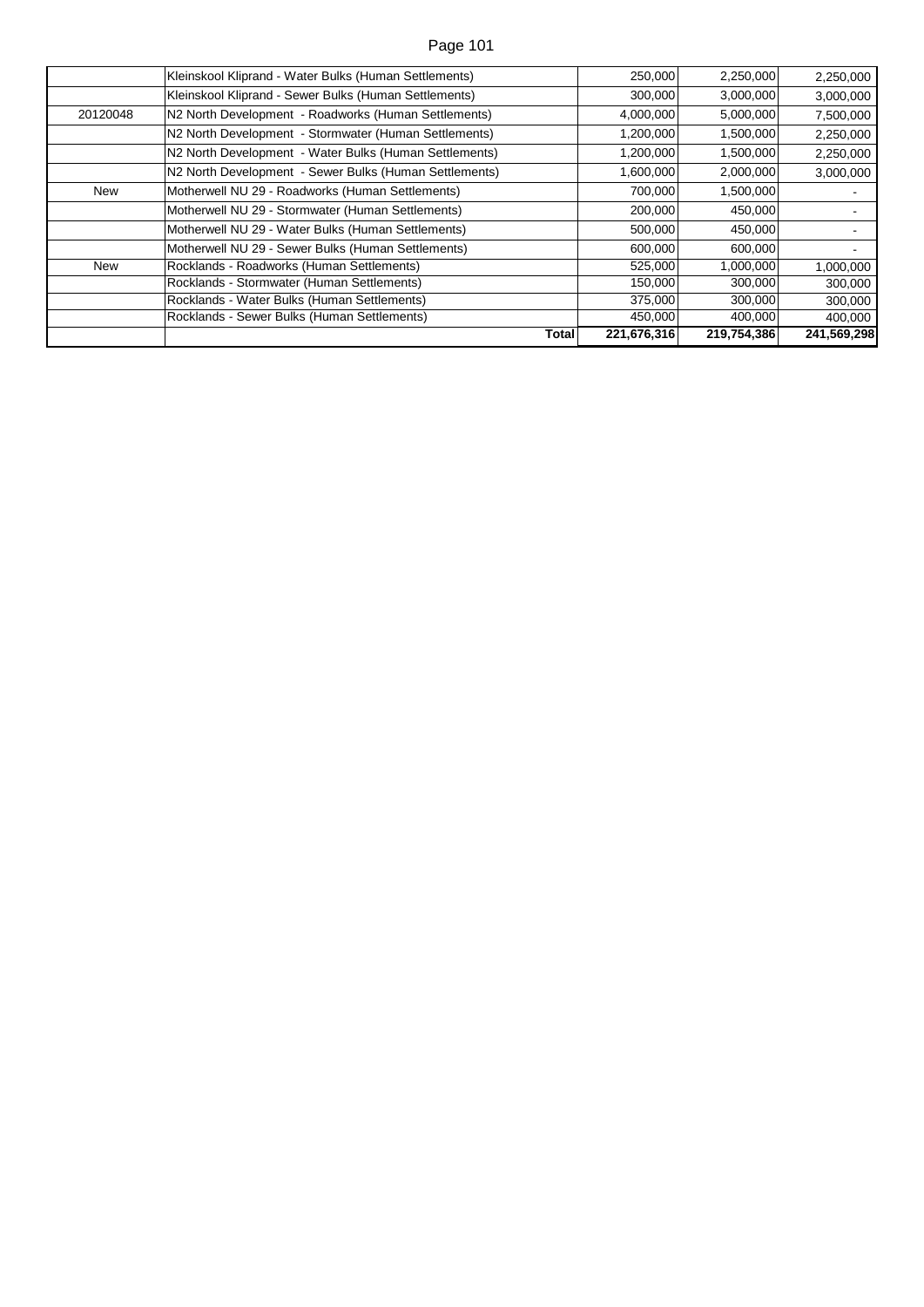|            | Infrastructure & Engineering Unit - Rate and General (0384)                 |                         |                                                 |               |
|------------|-----------------------------------------------------------------------------|-------------------------|-------------------------------------------------|---------------|
|            |                                                                             | <b>Revised Draft</b>    | <b>Draft</b>                                    | <b>Draft</b>  |
|            |                                                                             |                         | 2017/18 Capital 2018/19 Capital 2019/20 Capital |               |
|            |                                                                             | <b>Budget</b>           | <b>Budget</b>                                   | <b>Budget</b> |
|            | Programme: Resurfacing of Minor Roads (10002)                               | 30,000,000              | 20,000,000                                      | 20,000,000    |
| 19930026   | Resurfacing Tar roads (non-subsidy)                                         | 30,000,000              | 20,000,000                                      | 20,000,000    |
|            | Programme: Resurfacing of Major Roads (10018)                               | 10,000,000              | 10,000,000                                      | 10,000,000    |
| 19930002   | Resurfacing of Subsidised Roads                                             | 10,000,000              | 10,000,000                                      | 10,000,000    |
|            | Programme: Rehabilitation of Minor Tar Roads (10019)                        | 9,000,000               | 20,000,000                                      | 10,000,000    |
| 20070137   | Rehabilitation of roads                                                     | 9,000,000               | 20,000,000                                      | 10,000,000    |
|            |                                                                             |                         |                                                 |               |
|            | Programme: Rehabilitation of Minor Concrete Roads (10020)                   | 1,000,000               | 1,000,000                                       | 1,000,000     |
| 19980218   | Rehabilitate Concrete Roads - Northern Areas                                | 1,000,000               | 1,000,000                                       | 1,000,000     |
|            |                                                                             |                         |                                                 |               |
|            | Programme: Buildings, Depots Upgrading & Additions (10009)                  | 2,000,000<br>2,000,000  | 1,000,000                                       | 1,000,000     |
| 20042767   | <b>Upgrading Depots and Offices</b><br>Rehabilitation of Workshop Buildings |                         |                                                 |               |
| 20140008   | Programme: Vehicles & Plant (10010)                                         |                         | 1,000,000                                       | 1,000,000     |
|            | <b>Replacement Vehicles Fleet</b>                                           | 7,000,000               | 13,000,000                                      | 20,000,000    |
| 19940289   | Programme: Tarring of Gravel Roads (10023)                                  | 7,000,000<br>90,000,000 | 13,000,000<br>100,000,000                       | 20,000,000    |
|            | <b>Tarring of Gravel Roads</b>                                              | 90,000,000              |                                                 | 102,090,351   |
| 20050286   |                                                                             |                         | 100,000,000                                     | 102,090,351   |
|            | Programme: Construction of Stormwater Infrastructure (10025)                | 2,000,000               | 5,000,000                                       | 8,000,000     |
| 20030379   | Motherwell NU29 & 30 : Roads & S/w Bulk Infrastructure                      | 2,000,000               | 5,000,000                                       | 8,000,000     |
|            | Programme: Stormwater Improvements (10026)                                  | 32,800,000              | 43,750,000                                      | 44,750,000    |
| 20030453   | Flood Risk Improvements: Chatty River                                       |                         |                                                 |               |
| 20030609   | Flood Risk and Improvements (All other rivers)                              |                         | 750,000                                         | 750,000       |
| 20060241   | Blue Horizon Bay Bulk Stormwater                                            | 4,000,000               | 4,000,000                                       | 4,000,000     |
| 20060286   | <b>Groundwater Problem Elimination Northern Areas</b>                       |                         | 1,000,000                                       | 1,000,000     |
| 20080080   | Cannonville/ Colchester: Sstormwater Improvements                           | 8,500,000               | 8,500,000                                       | 8,500,000     |
| 20080081   | Greenbushes: Stormwater Improvemements                                      |                         | 500,000                                         | 500,000       |
| 20060240   | Theescombe / Gqebera Bulk Stormwater                                        | 3,000,000               |                                                 |               |
| 20030017   | Paapenkuils Canal Rehabilitation                                            |                         | 2,000,000                                       | 2,000,000     |
| 20060237   | Zwide Bulk Stormwater                                                       | 5,000,000               | 3,000,000                                       | 3,000,000     |
| 20090038   | Stormwater Improvements: Ikamvelihle                                        | 2,000,000               | 4,000,000                                       | 4,000,000     |
| 20080079   | Wells Estate: Stormwater Improvements                                       |                         | 1,000,000                                       | 1,000,000     |
| 20030475   | New Brighton/Kwazakhele: Bulk Stormwater                                    | 2,500,000               | 3,500,000                                       | 3,500,000     |
| 20020149   | Stormwater Improvements                                                     | 2,000,000               | 2,000,000                                       | 3,000,000     |
| 20080078   | Chatty: Stormwater Improvement                                              | 400,000                 | 5,000,000                                       | 5,000,000     |
| 20140009   | Rehabilitation of Stormwater Ponds                                          | 2,000,000               | 3,000,000                                       | 3,000,000     |
| <b>NEW</b> | Motherwell Canal Pedestrian crossings                                       | 1,400,000               | 1,500,000                                       | 1,500,000     |
| <b>NEW</b> | Reconstruction of stormwater system - Uitenhage                             | 2,000,000               | 3,000,000                                       | 3,000,000     |
| 19940233   | Motherwelll Canal Wetlands                                                  |                         | 1,000,000                                       | 1,000,000     |
|            | Programme: Traffic and Signage Improvements (10031)                         | 16,650,000              | 8,850,000                                       | 8,850,000     |
| 20070132   | New Traffc Signals                                                          | 800,000                 | 2,000,000                                       | 2,000,000     |
| 20010023   | Glen Hurd Drive Upgrading                                                   | 12,500,000              |                                                 |               |
| 19940195   | TM24 Guidance Signs                                                         | 350,000                 | 350,000                                         | 350,000       |
| 20060019   | <b>Public Transport Facilities</b>                                          | 500,000                 | 3,000,000                                       | 3,000,000     |
| 19940376   | <b>Traffic Control Equipment (Subsidy)</b>                                  | 1,500,000               | 1,500,000                                       | 1,500,000     |
| 19980220   | <b>Traffic Calming Measures</b>                                             | 1,000,000               | 2,000,000                                       | 2,000,000     |
|            | Programme: Construction of Major Roads (10027)                              | 18,000,000              | 39,000,000                                      | 39,000,000    |
| 20070235   | Planning and Design of Main Roads                                           | 1,000,000               | 1,000,000                                       | 1,000,000     |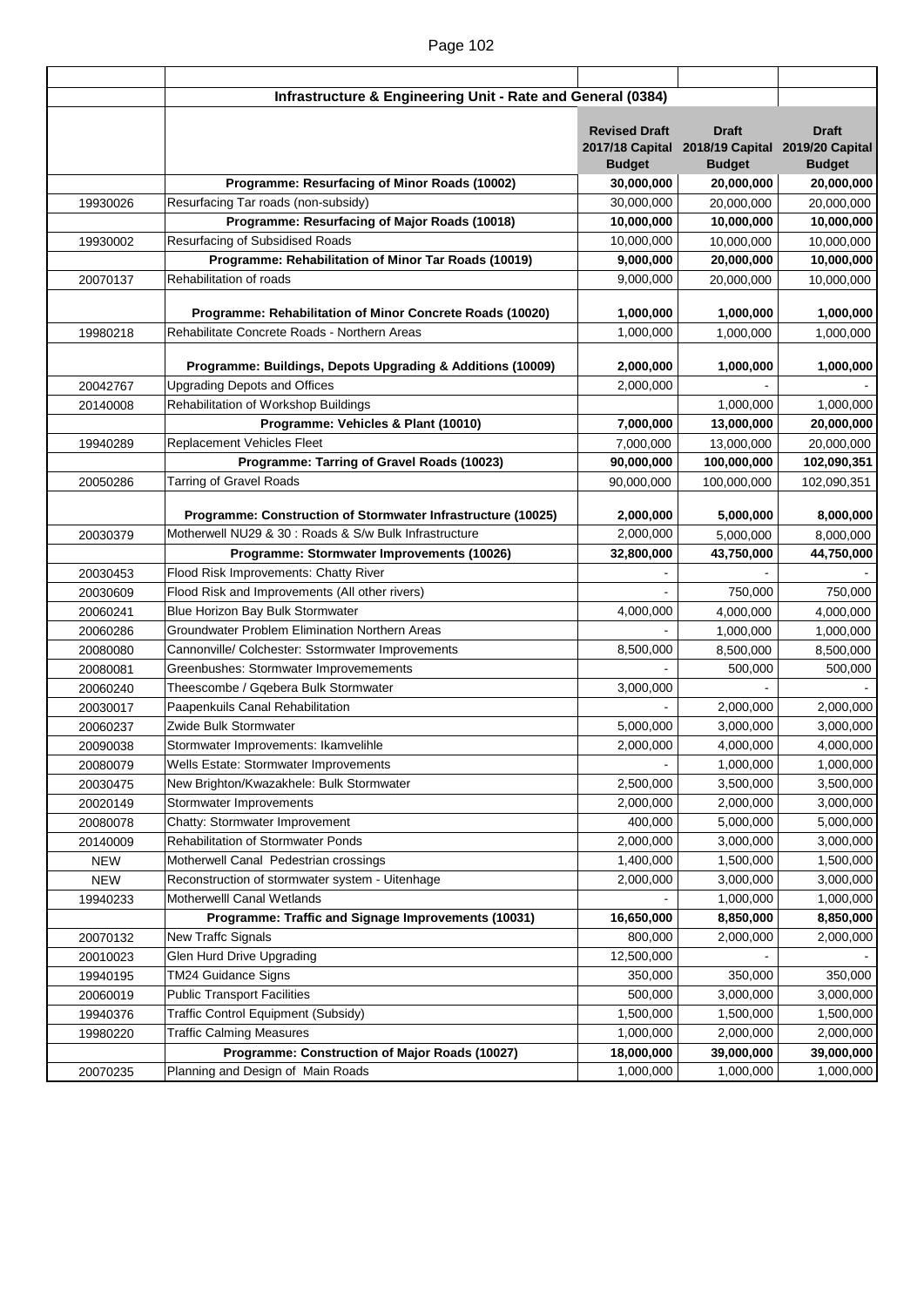| <b>NEW</b> | John Tallant Link Road                                   |            | 8,000,000  | 8,000,000  |
|------------|----------------------------------------------------------|------------|------------|------------|
| 20140010   | Construction of Bloemendal Arterial                      | 15,000,000 | 10,000,000 | 10,000,000 |
| <b>NEW</b> | <b>Stanford Road Extension</b>                           | 2,000,000  | 20,000,000 | 20,000,000 |
|            | Programme: Rehabilitation of Major Roads (10028)         | 1,500,000  | 4,000,000  | 10,000,000 |
| 19980319   | Upgrade Main Road through Swartkops                      | 1,500,000  | 3,000,000  | 5,000,000  |
| 19990144   | Rehabilitation of William Moffett Expressway             |            | 1,000,000  | 5,000,000  |
|            | Programme: Improvements to Minor Roads (10022)           | 7,157,895  | 23,043,860 | 25,543,860 |
| 20043187   | Provision of Rudimentary Services - Roads and Stormwater |            | 1,500,000  | 1,500,000  |
| 19990168   | Njoli Square Redevelopment                               | 5,657,895  | 17,543,860 | 17,543,860 |
| 19930030   | Rehabilitation of Verges and Sidewalks - Northern Areas  | 1,500,000  | 1,500,000  | 1,500,000  |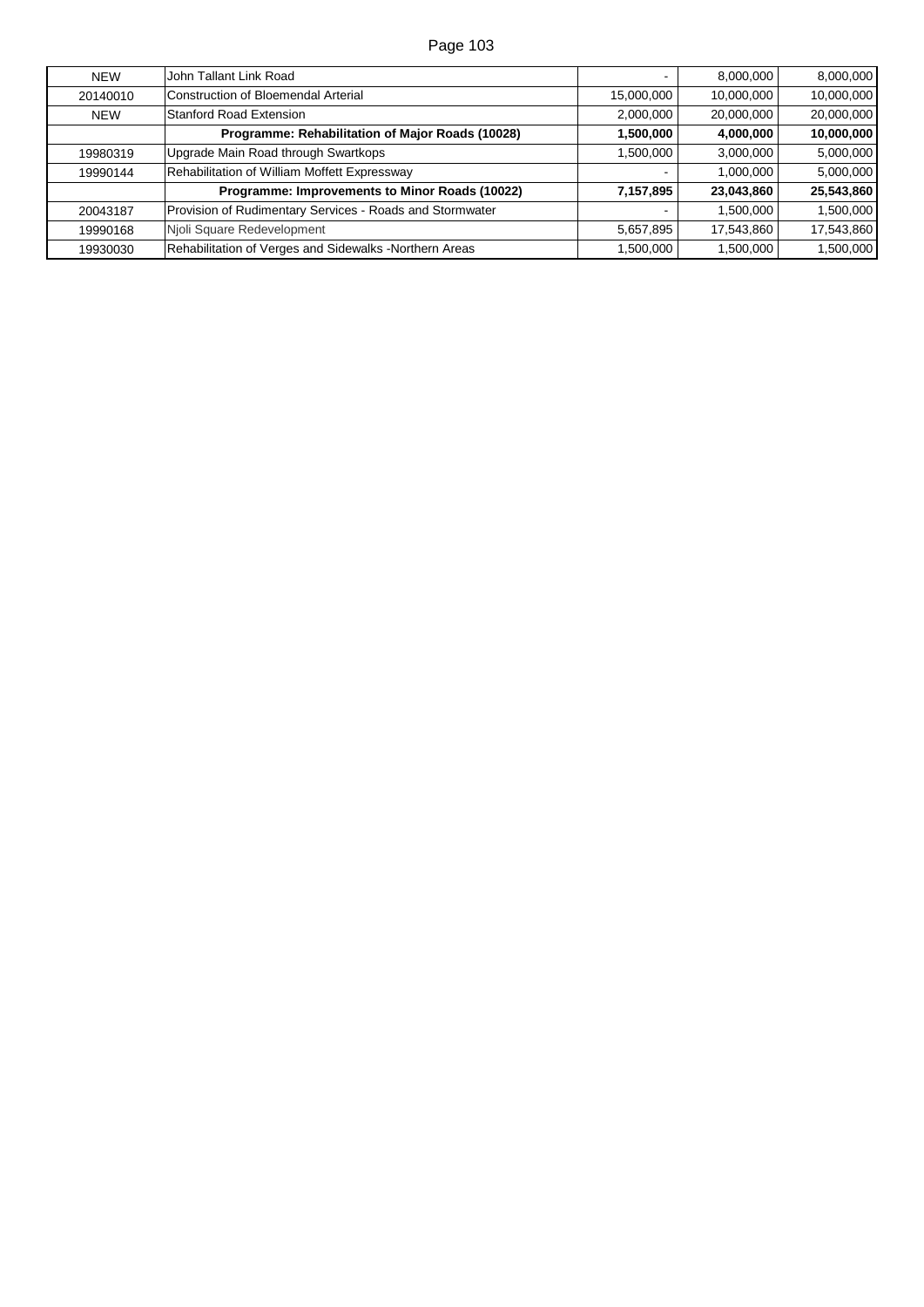| 20162188   | Wells Estate - Access Road                                              |                      | 2,500,000                                                       | 5,000,000     |
|------------|-------------------------------------------------------------------------|----------------------|-----------------------------------------------------------------|---------------|
|            | Programme: Improvements to Major Roads (10029)                          | 16,100,000           | 17,000,000                                                      | 12,000,000    |
| 19980253   | Minor Intersection Improvements                                         | 1,000,000            | 2,000,000                                                       | 2,000,000     |
| 20060251   | Access Road to Chatty Developments                                      | 5,000,000            | 5,000,000                                                       |               |
| 20100082   | Seyisi Square & Daku Square Development                                 | 100,000              |                                                                 |               |
|            |                                                                         |                      |                                                                 |               |
| <b>NEW</b> | Road Upgrades to increase Capacity (ie Circular Drive, Algoa Road, Etc) | 10,000,000           | 10,000,000                                                      | 10,000,000    |
|            | Programme: Management Systems (10024)                                   | 1,100,000            |                                                                 |               |
| 20070102   | Fleet Management System                                                 | 1,000,000            |                                                                 |               |
| 20130051   | Computer Upgrade - I & E                                                | 100,000              |                                                                 |               |
|            | Programme: Rehabilitation of Bridge Structures (10030)                  | 1,000,000            | 3,500,000                                                       | 16,000,000    |
| 20070246   | Rehabilitation of Bridge Structures                                     |                      |                                                                 | 10,000,000    |
| 20162191   | Construction of Joe Slovo Bridge - Ward 41                              |                      | 2,500,000                                                       | 5,000,000     |
| 20090079   | <b>Construction of Footbridges</b>                                      | 1,000,000            | 1,000,000                                                       | 1,000,000     |
|            | Programme: Non-Motorised Transport Facilities (10032)                   | 21,000,000           | 10,300,000                                                      | 10,300,000    |
| 20050042   | <b>Facilities for the Disabled</b>                                      | 1,000,000            | 300,000                                                         | 300,000       |
| 20060020   | <b>Provision of Sidewalks</b>                                           | 20,000,000           | 10,000,000                                                      | 10,000,000    |
|            | Programme: Specialised Equipment (10081)                                | 1,500,000            | 2,800,000                                                       | 3,860,000     |
| 20070201   | Laboratory equipment - Scientific Services                              | 1,000,000            | 2,800,000                                                       | 3,860,000     |
| 20100084   | Fleet Management - Workshop Equipment                                   | 500,000              |                                                                 |               |
|            | Programme: 2010 World Cup Work Packages (10034)                         | 168,242,175          | 104,986,775                                                     | 109,667,963   |
| 20070244   | IPTS - Work Package: Bus Rapid Transit                                  | 168,242,175          | 104,986,775                                                     | 109,667,963   |
|            | <b>Total</b>                                                            | 436,050,070          | 427,230,635                                                     | 452,062,174   |
|            |                                                                         |                      |                                                                 |               |
|            | Sanitation - Metro (1411)                                               |                      |                                                                 |               |
|            |                                                                         |                      |                                                                 |               |
|            |                                                                         | <b>Revised Draft</b> | <b>Draft</b><br>2017/18 Capital 2018/19 Capital 2019/20 Capital | <b>Draft</b>  |
|            |                                                                         | <b>Budget</b>        | <b>Budget</b>                                                   | <b>Budget</b> |
|            |                                                                         |                      |                                                                 |               |
|            |                                                                         |                      |                                                                 |               |
|            | Programme: Buildings, Depots Upgrading & Additions (10009)              | $\blacksquare$       | 3,000,000                                                       | 1,000,000     |
| 20042918   | Office Accommodation: Sanitation                                        |                      | 3,000,000                                                       | 1,000,000     |
|            | Programme: Bucket Eradication (10043)                                   | 40,000,000           | 12,000,000                                                      | 11,800,000    |
| 20050247   | Rudimentary Services: Sanitation                                        |                      | 2,000,000                                                       | 1,800,000     |
| 20050248   | <b>Bucket Eradication Programme</b>                                     | 40,000,000           | 10,000,000                                                      | 10,000,000    |
|            | Programme: Reticulation Sewers - Rehabiliation & Refurbishment          |                      |                                                                 |               |
|            | (10044)                                                                 | 11,400,000           | 15,000,000                                                      | 15,000,000    |
| 20030672   | Sewers: Maintenance Backlog                                             | 3,400,000            | 5,000,000                                                       | 5,000,000     |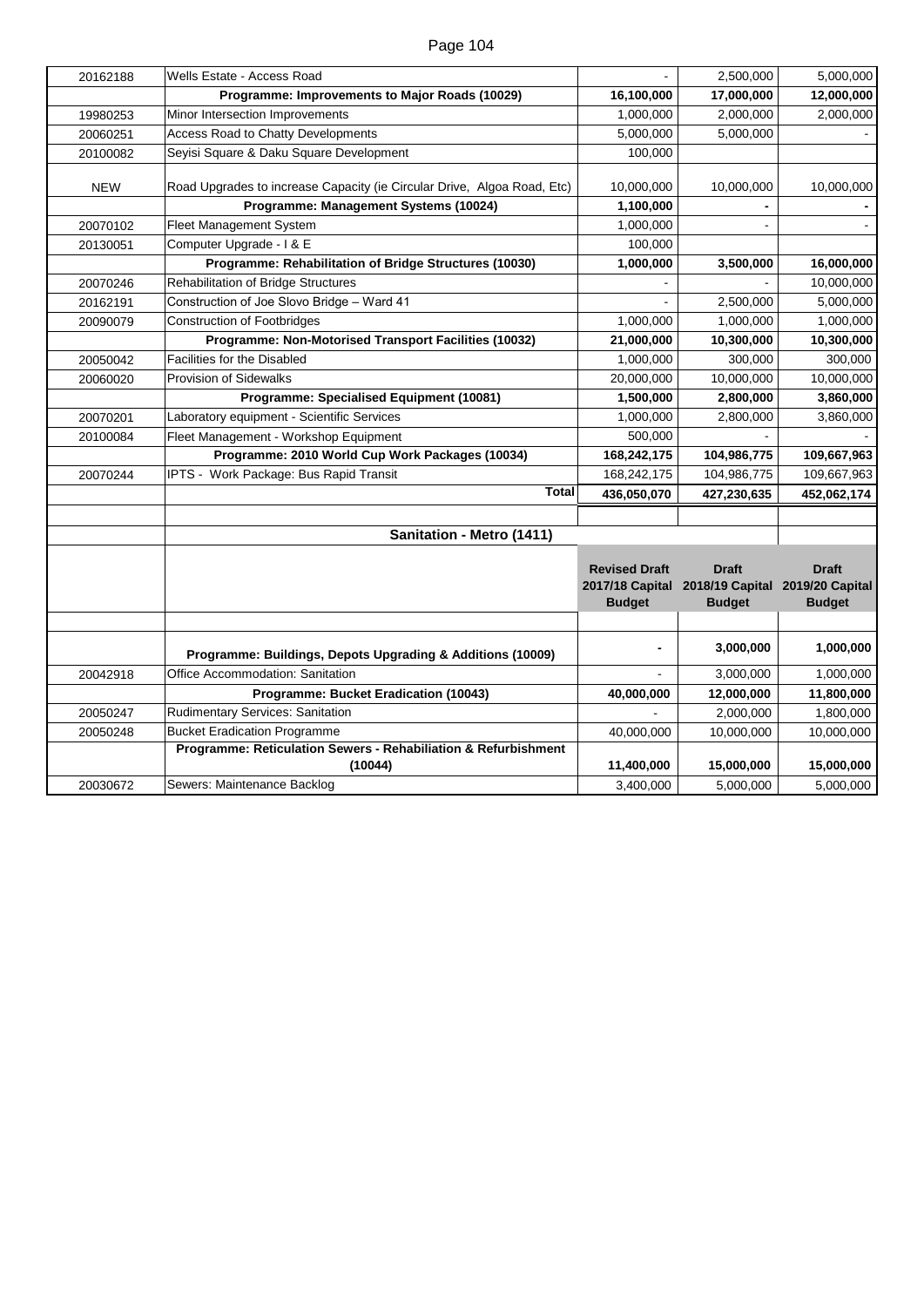| Sewer Replacement and Relining                               | 8,000,000                                                                                                                                                                                                                                                                                                                                                                                                                                                                                                                                                                                         | 10,000,000                                                                              | 10,000,000                                                                             |
|--------------------------------------------------------------|---------------------------------------------------------------------------------------------------------------------------------------------------------------------------------------------------------------------------------------------------------------------------------------------------------------------------------------------------------------------------------------------------------------------------------------------------------------------------------------------------------------------------------------------------------------------------------------------------|-----------------------------------------------------------------------------------------|----------------------------------------------------------------------------------------|
|                                                              |                                                                                                                                                                                                                                                                                                                                                                                                                                                                                                                                                                                                   |                                                                                         |                                                                                        |
| (10045)                                                      | 8,000,000                                                                                                                                                                                                                                                                                                                                                                                                                                                                                                                                                                                         | 10,900,000                                                                              | 10,900,000                                                                             |
|                                                              | 7,000,000                                                                                                                                                                                                                                                                                                                                                                                                                                                                                                                                                                                         | 10,000,000                                                                              | 10,000,000                                                                             |
| Kwanobuhle: Upgrade of sewer reticulation                    | 400,000                                                                                                                                                                                                                                                                                                                                                                                                                                                                                                                                                                                           | 500,000                                                                                 | 500,000                                                                                |
| <b>TEI: Sampling Stations</b>                                | 600,000                                                                                                                                                                                                                                                                                                                                                                                                                                                                                                                                                                                           | 400,000                                                                                 | 400,000                                                                                |
|                                                              |                                                                                                                                                                                                                                                                                                                                                                                                                                                                                                                                                                                                   |                                                                                         |                                                                                        |
|                                                              |                                                                                                                                                                                                                                                                                                                                                                                                                                                                                                                                                                                                   |                                                                                         | 11,000,000                                                                             |
|                                                              |                                                                                                                                                                                                                                                                                                                                                                                                                                                                                                                                                                                                   |                                                                                         | 10,000,000                                                                             |
|                                                              |                                                                                                                                                                                                                                                                                                                                                                                                                                                                                                                                                                                                   |                                                                                         | 1,000,000                                                                              |
| Programme: Bulk Sewers - New, Augmentation & Upgrade (10047) | 72,664,035                                                                                                                                                                                                                                                                                                                                                                                                                                                                                                                                                                                        | 94,100,526                                                                              | 106,060,526                                                                            |
| Motherwell North Bulk Sewerage                               | 3,000,000                                                                                                                                                                                                                                                                                                                                                                                                                                                                                                                                                                                         | 3,000,000                                                                               | 3,000,000                                                                              |
| Paapenkuils Main Sewers Augmentation                         | 564,035                                                                                                                                                                                                                                                                                                                                                                                                                                                                                                                                                                                           |                                                                                         | 460,526                                                                                |
| Lorraine - Bulk Sewerage Augmentation                        | 1,000,000                                                                                                                                                                                                                                                                                                                                                                                                                                                                                                                                                                                         | 20,000,000                                                                              | 20,000,000                                                                             |
| Colchester - Bulk Sewerage Infrastructure & WWTW             | 500,000                                                                                                                                                                                                                                                                                                                                                                                                                                                                                                                                                                                           | 100,526                                                                                 | 100,000                                                                                |
| Sewer Protection works for collector sewers                  | 1,000,000                                                                                                                                                                                                                                                                                                                                                                                                                                                                                                                                                                                         | 2,000,000                                                                               | 500,000                                                                                |
| Jagtvlakte Bulk Sewerage                                     | 1,000,000                                                                                                                                                                                                                                                                                                                                                                                                                                                                                                                                                                                         | 3,000,000                                                                               | 3,000,000                                                                              |
| Augment Collector Sewer for Walmer Heights and Mt Pleasant   | 5,000,000                                                                                                                                                                                                                                                                                                                                                                                                                                                                                                                                                                                         | 10,000,000                                                                              | 10,000,000                                                                             |
| Chatty Valley Collector Sewer Stage 1 (nodes 20 -24)         | 1,000,000                                                                                                                                                                                                                                                                                                                                                                                                                                                                                                                                                                                         |                                                                                         |                                                                                        |
| Motherwell Main Sewer Upgrade                                | 1,000,000                                                                                                                                                                                                                                                                                                                                                                                                                                                                                                                                                                                         | 1,000,000                                                                               | 3,000,000                                                                              |
| Swartkops Low Level Colector Sewer Upgrade                   | 10,000,000                                                                                                                                                                                                                                                                                                                                                                                                                                                                                                                                                                                        | 20,000,000                                                                              | 30,000,000                                                                             |
| Seaview Bulk Sewer                                           | 1,000,000                                                                                                                                                                                                                                                                                                                                                                                                                                                                                                                                                                                         | 2,000,000                                                                               | 2,000,000                                                                              |
| Driftsands Collector Sewer - Augmentation                    | 32,000,000                                                                                                                                                                                                                                                                                                                                                                                                                                                                                                                                                                                        | 10,000,000                                                                              | 10,000,000                                                                             |
| Bulk Sewers Joe Slovo, Mandelaville, Allenridge West UIT     | 9,500,000                                                                                                                                                                                                                                                                                                                                                                                                                                                                                                                                                                                         | 15,000,000                                                                              | 15,000,000                                                                             |
| Industrial Site (Airport Valley) - Bulk Sewer                | 1,000,000                                                                                                                                                                                                                                                                                                                                                                                                                                                                                                                                                                                         | 1,000,000                                                                               | 2,000,000                                                                              |
| Motherwell/Coega WWTW and outfall sewer                      | 5,000,000                                                                                                                                                                                                                                                                                                                                                                                                                                                                                                                                                                                         | 7,000,000                                                                               | 7,000,000                                                                              |
| KwaNobuhle Area 11 - Link Sewer                              | 100,000                                                                                                                                                                                                                                                                                                                                                                                                                                                                                                                                                                                           |                                                                                         |                                                                                        |
|                                                              |                                                                                                                                                                                                                                                                                                                                                                                                                                                                                                                                                                                                   |                                                                                         |                                                                                        |
|                                                              |                                                                                                                                                                                                                                                                                                                                                                                                                                                                                                                                                                                                   |                                                                                         | 8,000,000                                                                              |
|                                                              | 10,000,000                                                                                                                                                                                                                                                                                                                                                                                                                                                                                                                                                                                        | 8,360,000                                                                               | 8,000,000                                                                              |
|                                                              |                                                                                                                                                                                                                                                                                                                                                                                                                                                                                                                                                                                                   |                                                                                         |                                                                                        |
|                                                              |                                                                                                                                                                                                                                                                                                                                                                                                                                                                                                                                                                                                   |                                                                                         | 2,000,000                                                                              |
|                                                              |                                                                                                                                                                                                                                                                                                                                                                                                                                                                                                                                                                                                   |                                                                                         | 2,000,000                                                                              |
|                                                              |                                                                                                                                                                                                                                                                                                                                                                                                                                                                                                                                                                                                   |                                                                                         | 18,000,000                                                                             |
|                                                              | Programme: Reticulation Sewers - New, Augmentation & Upgrade<br>Improvements to Sewerage System<br>Programme: Bulk Sewers - Rehabiliation & Refurbishment (10046)<br>Rehabilitation of Kwazakhele Collector Sewer<br>Markman - Replace 600mm Sewer<br>Programme: Sewerage Pump Stations - Rehabiliation &<br>Refurbishment (10048)<br>Sewerage Pump Station : Maintenance Backlog<br>Programme: Sewerage Pump Stations - New, Augmentation &<br><b>Upgrade (10049)</b><br>Rocklands PHB Housing project WWTW<br>Programme: Waste Water Treatment Works - Rehabiliation &<br>Refurbishment (10050) | 26,000,000<br>4,000,000<br>22,000,000<br>10,000,000<br>500,000<br>500,000<br>15,500,000 | 16,500,000<br>6,500,000<br>10,000,000<br>8,360,000<br>500,000<br>500,000<br>13,500,000 |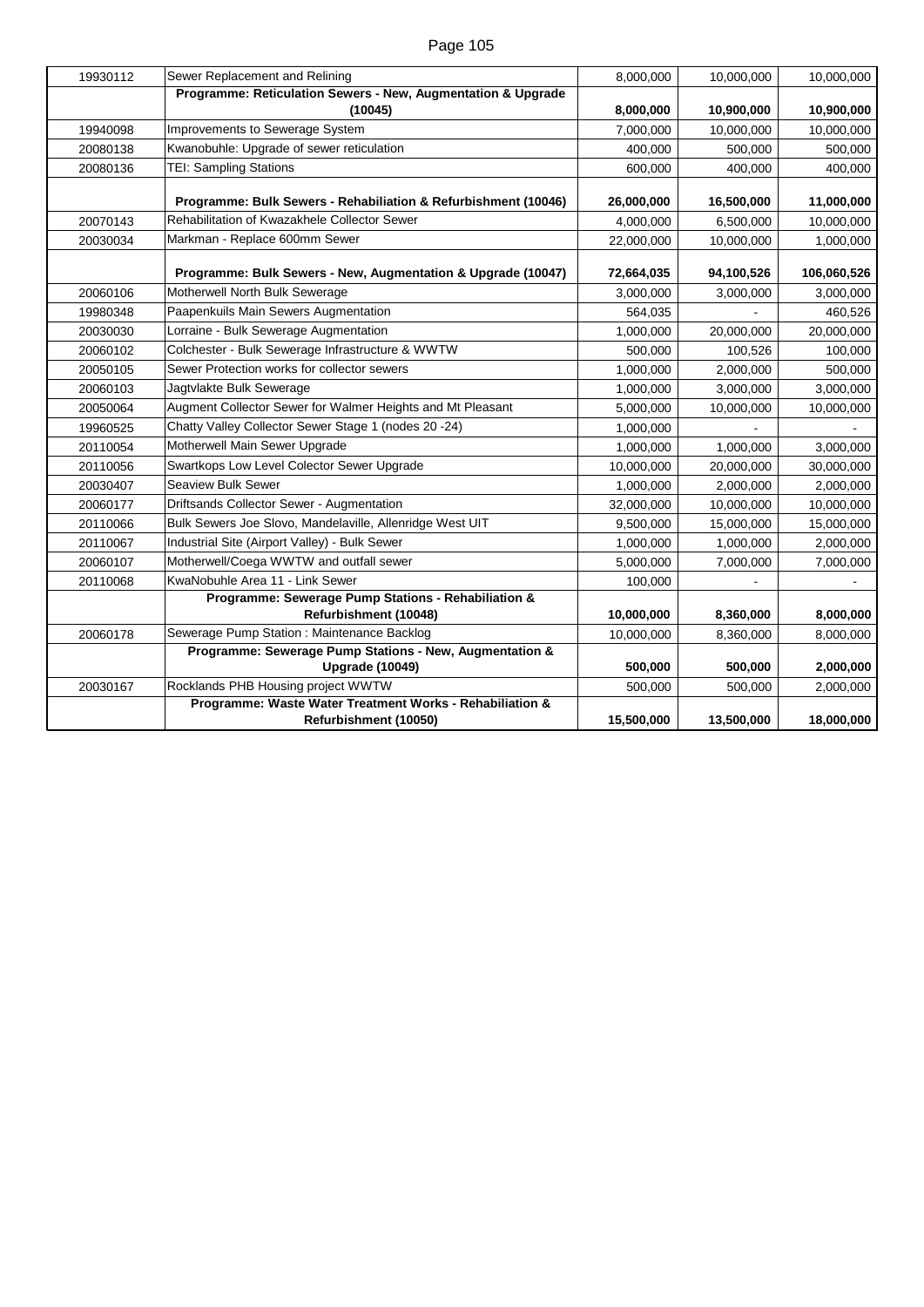| 20070147 | Kelvin Jones WWTW: Upgrade                                                           | 13,000,000               | 10,000,000                                      | 15,000,000    |
|----------|--------------------------------------------------------------------------------------|--------------------------|-------------------------------------------------|---------------|
| 20050088 | WWTW: Improve access roads                                                           |                          | 1,000,000                                       | 1,000,000     |
| 19990130 | Telemetry - Pump Stations                                                            | 2,000,000                | 2,000,000                                       | 2,000,000     |
| 20070153 | Brickfields: Upgrade                                                                 | 500,000                  | 500,000                                         |               |
|          | Programme: Waste Water Treatment Works - New, Augmentation &                         |                          |                                                 |               |
|          | <b>Upgrade (10051)</b>                                                               | 97,900,000               | 134,000,000                                     | 122,100,000   |
| 20050250 | Driftsands WWTW Phase 3 extension                                                    | 15,000,000               | 15,000,000                                      | 15,000,000    |
| 20070156 | Fishwater Flats WWTW Upgrade                                                         | 64,400,000               | 90,500,000                                      | 90,500,000    |
| 20070144 | Kwanobuhle WWTW: Upgrading                                                           | 10,000,000               | 14,000,000                                      | 1,000,000     |
| 20060075 | Cape Receife WWTW: Upgrade                                                           | 7,000,000                | 12,000,000                                      | 12,000,000    |
| 20030182 | Upgrade Despatch Reclamation Works                                                   | 500,000                  | 500,000                                         | 500,000       |
| 20030405 | Witteklip Bulk Sewerage                                                              | 1,000,000                | 2,000,000                                       | 3,000,000     |
| 20000066 | WWTW - Sludge Treatment and disposal facilities                                      |                          |                                                 | 100,000       |
|          | Programme: Vehicles (10009)                                                          | $\overline{\phantom{0}}$ | 2,000,000                                       | 3,000,000     |
| 19980344 | Replacement of Sewerage Collection Vehicles                                          |                          | 2,000,000                                       | 3,000,000     |
|          | Total                                                                                | 281,964,035              | 309,860,526                                     | 308,860,526   |
|          | <b>Metro Water Service (1412)</b>                                                    |                          |                                                 |               |
|          |                                                                                      |                          |                                                 |               |
|          |                                                                                      | <b>Revised Draft</b>     | <b>Draft</b>                                    | <b>Draft</b>  |
|          |                                                                                      |                          | 2017/18 Capital 2018/19 Capital 2019/20 Capital |               |
|          |                                                                                      | <b>Budget</b>            | <b>Budget</b>                                   | <b>Budget</b> |
|          |                                                                                      |                          |                                                 |               |
|          | Programme: Vehicles and Plant (10010)                                                | 2,000,000                | 2,000,000                                       | 3,000,000     |
| 20070160 | <b>Purchase New Vehicles</b>                                                         | 2,000,000                | 2,000,000                                       | 3,000,000     |
|          | Programme: Dams - Drought Relief Projects                                            | 12,750,000               | 13,000,000                                      | 5,000,000     |
| 20050097 | Nooitgedagt/Coega Low Level System                                                   | 12,750,000               | 13,000,000                                      | 5,000,000     |
|          | Programme: Dams - Rehabilitation & Refurbishment (10061)                             | 1,000,000                | 2,000,000                                       | 2,000,000     |
| 20080094 | Water Service Maintenace Backlog: Dams                                               | 1,000,000                | 2,000,000                                       | 2,000,000     |
|          | Programme: Water Treatment Works - New, Augmentation &                               |                          |                                                 |               |
|          | <b>Upgrade (10063)</b>                                                               | 36,000,000               | 39,000,000                                      | 47,000,000    |
| 20000037 | Loerie Treatment Works: Rehabilitation                                               | 20,000,000               | 22,000,000                                      | 24,000,000    |
| 20060080 | Upgrading of Churchill Water Treatment Works                                         | 10,000,000               | 10,000,000                                      | 15,000,000    |
| 20010307 | <b>Upgrading Groendal Treatment Works</b>                                            | 1,000,000                | 1,000,000                                       | 1,000,000     |
| 20060082 | Upgrading Springs Water Treatment Works                                              | 1,000,000                | 1,000,000                                       | 1,000,000     |
| 20070162 | <b>Desalination Augmentation</b>                                                     | 3,000,000                | 4,000,000                                       | 4,000,000     |
| 20042889 | Linton: Additional Treatment Facility                                                | 1,000,000                | 1,000,000                                       | 2,000,000     |
|          | Programme: Water Treatment Works - Rehabilitation &                                  |                          |                                                 |               |
|          | Refurbishment (10064)                                                                | 12,000,000               | 15,000,000                                      | 5,000,000     |
| 19960156 | Elandsjagt - Upgrade to Restore Capacity                                             | 12,000,000               | 15,000,000                                      | 5,000,000     |
|          | Programme: Water Pump Stations - Rehabilitation & Refurbishment                      |                          |                                                 |               |
|          | (10065)                                                                              | 25,000,000               | 35,000,000                                      | 29,000,000    |
| 20050106 | Seaview Pump Station: Upgrade                                                        | 25,000,000               | 35,000,000                                      | 29,000,000    |
|          | Programme: Supply Pipe Lines - New, Augmentation & Upgrade<br>(10067)                |                          |                                                 |               |
|          | Seaview Bulk Water                                                                   | 14,400,000               | 23,300,000                                      | 17,900,000    |
| 20030511 | St Albans Bulk Water                                                                 | 8,000,000                | 10,000,000                                      | 10,000,000    |
| 20030512 | Coega Reclaimed Effluent Scheme                                                      | 800,000                  | 6,600,000                                       | 3,300,000     |
| 20060081 |                                                                                      | 1,000,000                | 1,000,000                                       | 1,000,000     |
| 20080048 | Jagtvlakte: Bulk Water Supply Pipeline                                               | 1,000,000                | 2,000,000                                       | 1,000,000     |
| 20080090 | Govan Mbeki Midblock Mains                                                           | 100,000                  | 200,000                                         | 100,000       |
| 20080144 | Kwanobuhle: Upgrading of water reticulation<br>Advanced Meter Infrastructure - Water | 500,000                  | 500,000                                         | 500,000       |
| 20162356 | Programme: Supply Pipe Lines - Rehabilitation & Refurbishment                        | 3,000,000                | 3,000,000                                       | 2,000,000     |
|          | (10068)                                                                              | 20,500,000               | 8,000,000                                       | 8,000,000     |
| 20030630 | Water Services Maintenance Backlog: Pipelines                                        | 19,500,000               | 6,000,000                                       | 6,000,000     |
| 20042883 | <b>Older Dams Pipelines Augmentation</b>                                             | 1,000,000                | 2,000,000                                       | 2,000,000     |
|          |                                                                                      |                          |                                                 |               |
|          | Programme: Reservoirs - Rehabilitation & Refurbishment (10069)                       | 11,500,000               | 8,500,000                                       | 8,500,000     |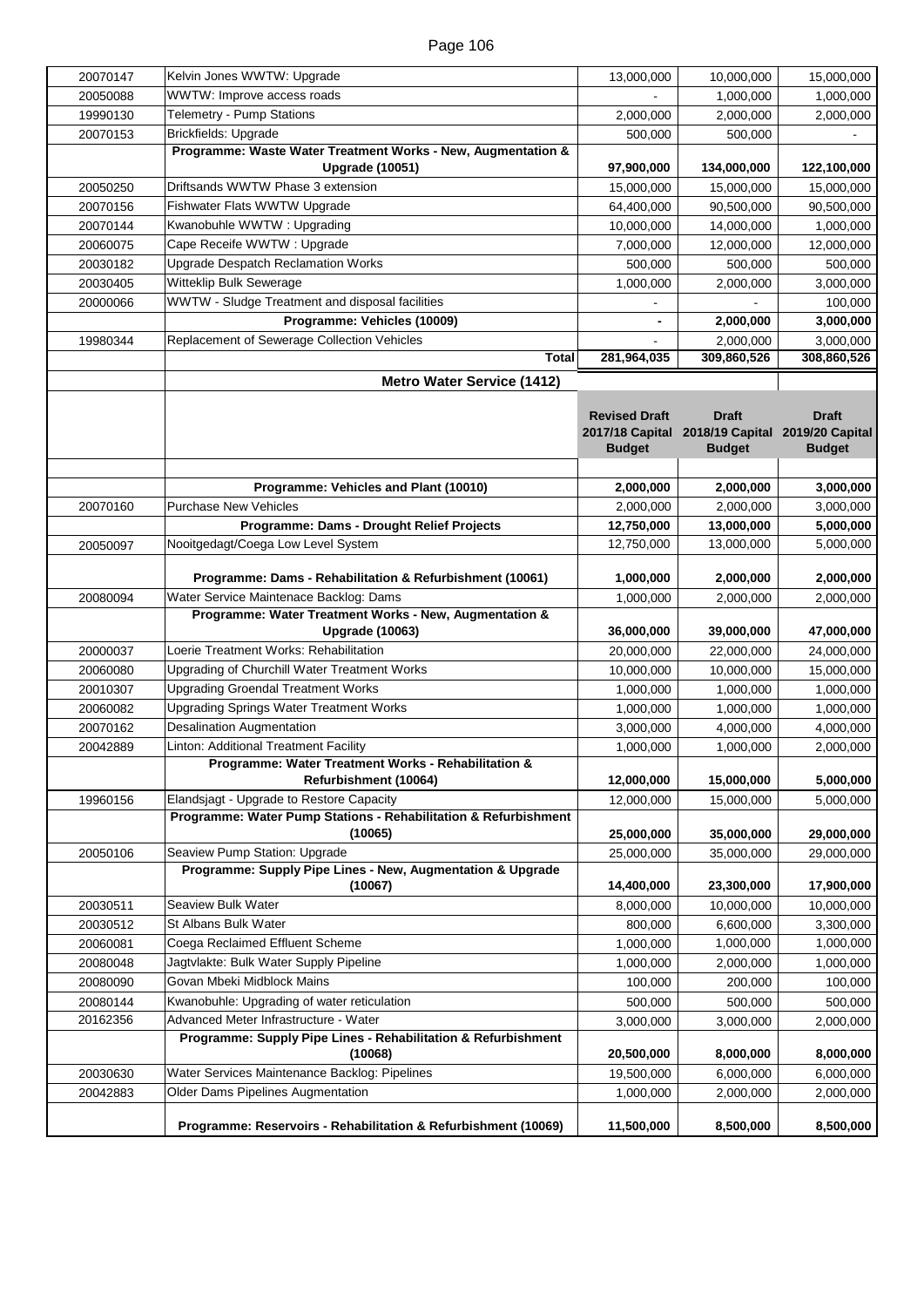| 19990185 | Rehabilitation of Reservoirs                                | 10,000,000 | 7,000,000 | 7,000,000  |
|----------|-------------------------------------------------------------|------------|-----------|------------|
| 19990184 | Reservoir Fencing                                           | 1,000,000  | 1,000,000 | 1,000,000  |
| 20120085 | Kwanobuhle Resevoir Link Watermain                          | 500,000    | 500,000   | 500,000    |
|          |                                                             |            |           |            |
|          | Programme: Reservoirs - New, Augmentation & Upgrade (10070) | 3,500,000  | 7,750,000 | 11,000,000 |
| 20100034 | Balmoral Reservoir and Bulk Pipeline                        | 500,000    | 1.000.000 | 1,000,000  |
| 20030295 | Construction of Amanzi Resevoir and Pipeline                | 2,000,000  | 4.750.000 | 9,000,000  |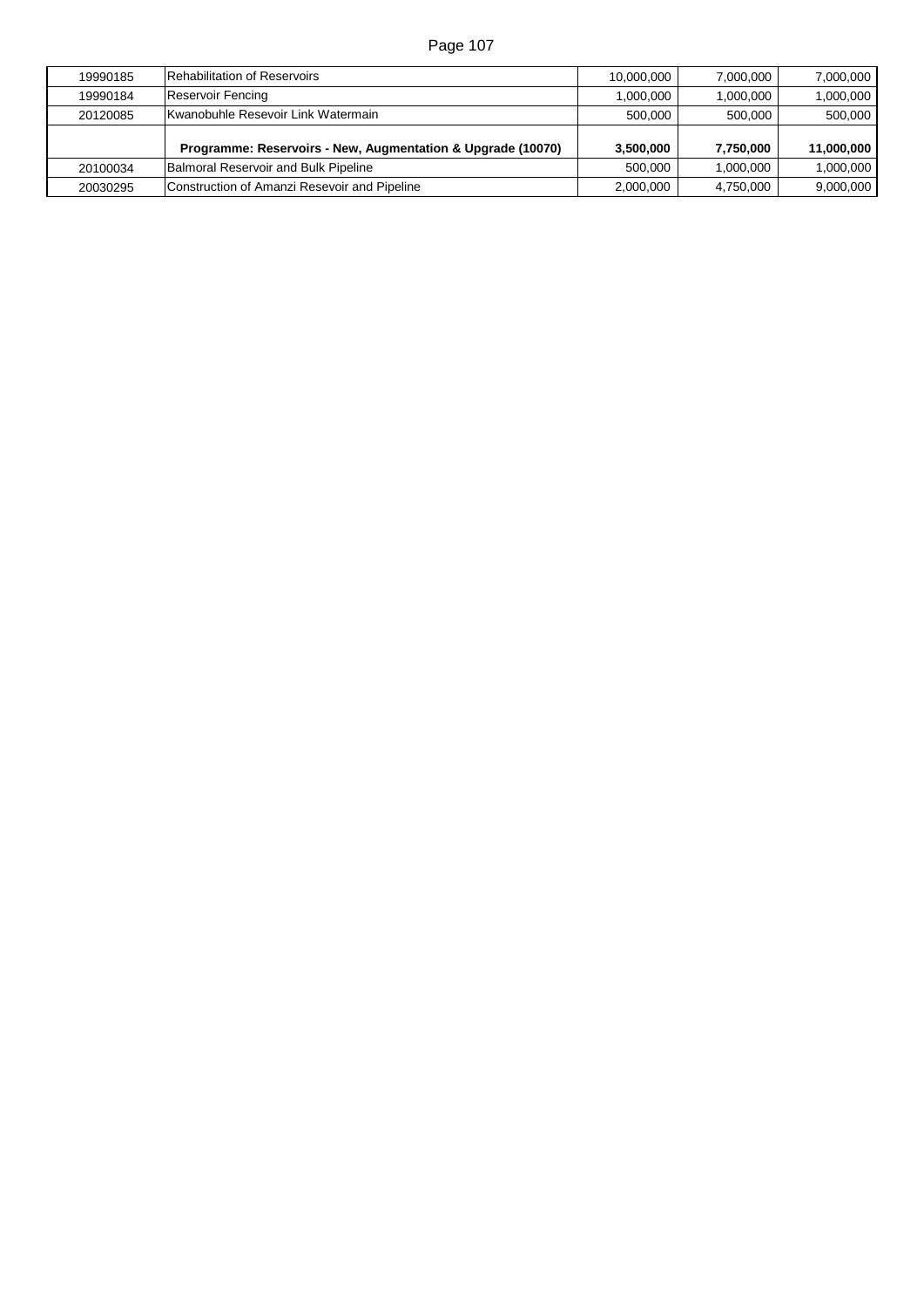| 20030601 | Construction of a 1,0 MI reclaimed effluent reservoir: Uitenhage               | 1,000,000  | 2,000,000  | 1,000,000  |
|----------|--------------------------------------------------------------------------------|------------|------------|------------|
|          | Programme: Buildings, Depots Upgrading & Additions (10009)                     |            | 4,500,000  | 4,500,000  |
| 20042881 | Office Accommodation: Water                                                    |            | 2,500,000  | 2,500,000  |
| 20070152 | Access Roads: Upgrade                                                          |            | 2,000,000  | 2,000,000  |
|          | Programme: Management Systems (10024)                                          | 21,000,000 | 14,000,000 | 25,000,000 |
| 20042885 | Metro Water: Master Plan                                                       |            |            |            |
| 20070157 | <b>Telemetry Systems Upgrade</b>                                               | 2,000,000  | 2,000,000  | 2,000,000  |
| 20070161 | Groundwater Investigation                                                      | 19,000,000 | 12,000,000 | 23,000,000 |
|          | Programme: Distribution Pipe Lines - New, Augmentation & Upgrade               |            |            |            |
|          | (10071)                                                                        | 3,000,000  | 3,000,000  | 3,000,000  |
| 20060083 | Rudimentary Service: Water                                                     | 1,000,000  | 1,000,000  | 1,000,000  |
| 20080088 | <b>Bulk Water Metering and Control</b>                                         | 2,000,000  | 2,000,000  | 2,000,000  |
|          | Programme: Distribution Pipe Lines - Rehabilitation &<br>Refurbishment (10072) | 33,350,000 | 35,450,000 | 42,100,000 |
| 19930320 | Improvements to System - General                                               | 14,000,000 | 15,000,000 | 19,000,000 |
| 20080093 | Water Service Maintenance Backlog: Pump Stations                               | 5,000,000  | 5,000,000  | 6,000,000  |
| 20000052 | Purchase of Water Meters - Metro                                               | 9,000,000  | 10,000,000 | 10,000,000 |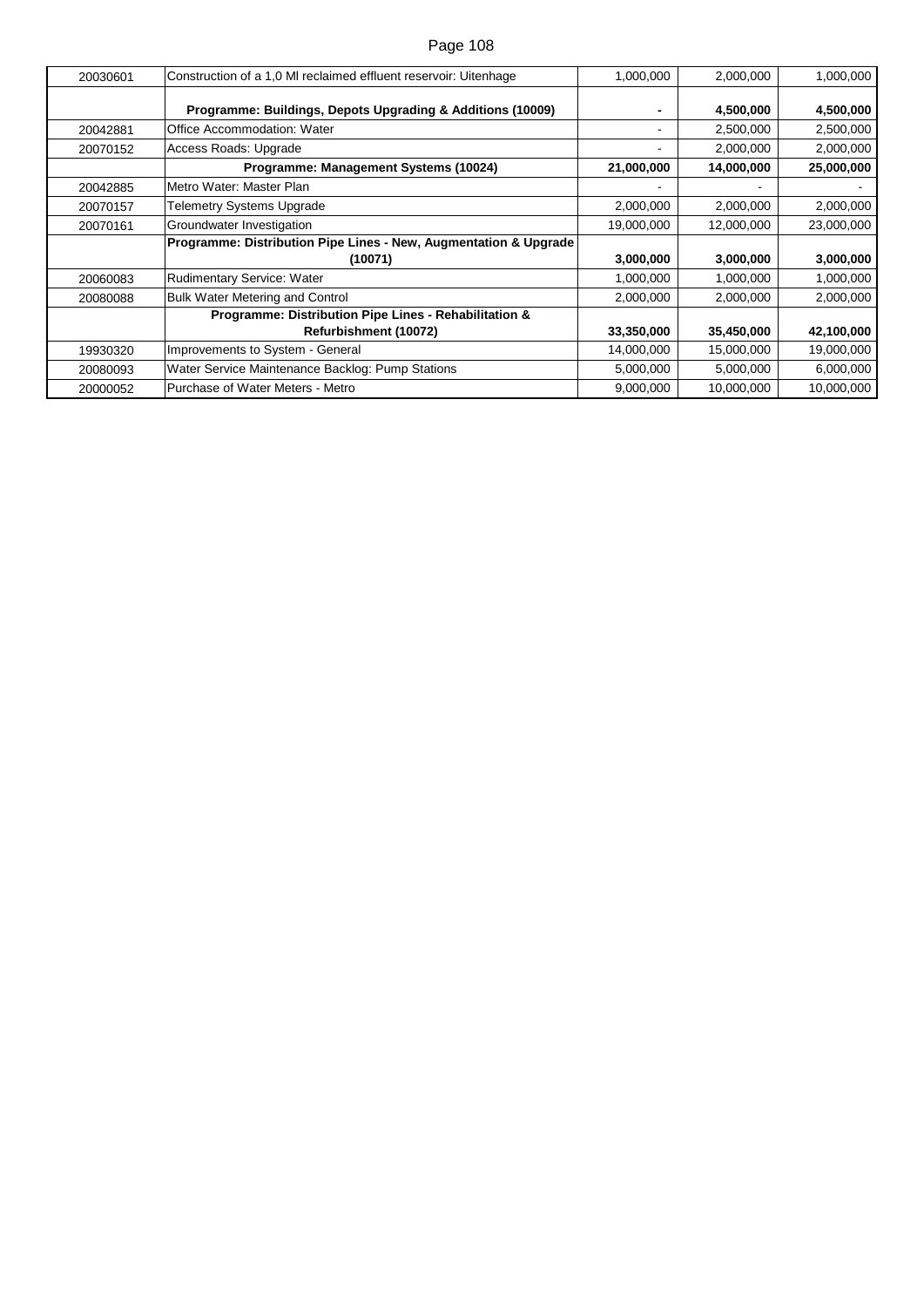| 20000051 | Installation of Zone Water meters                          | 3,250,000            | 3,250,000                                       | 4,000,000     |
|----------|------------------------------------------------------------|----------------------|-------------------------------------------------|---------------|
| 20080087 | <b>Rehabilitation of Pipe Bidges</b>                       | 1,000,000            | 1,000,000                                       | 2,000,000     |
| 20080091 | Helenvale Urban Renewal Programme                          | 100,000              | 200,000                                         | 100,000       |
| 19950866 | Cathodic Protection of Steel Pipelines                     | 1,000,000            | 1,000,000                                       | 1,000,000     |
|          | <b>Total</b>                                               | 196,000,000          | 210,500,000                                     | 211,000,000   |
|          |                                                            |                      |                                                 |               |
|          | Electricity & Energy (1477)                                |                      |                                                 |               |
|          |                                                            |                      |                                                 |               |
|          |                                                            | <b>Revised Draft</b> | <b>Draft</b>                                    | <b>Draft</b>  |
|          |                                                            |                      | 2017/18 Capital 2018/19 Capital 2019/20 Capital |               |
|          |                                                            | <b>Budget</b>        | <b>Budget</b>                                   | <b>Budget</b> |
|          | Programme: Customer Requirements (10003)                   | 57,000,000           | 60,500,000                                      | 60,000,000    |
| 19930259 | Private Township Development                               | 15,000,000           | 15,000,000                                      | 15,000,000    |
| 19930255 | Miscellaneous Mains and Substations                        | 30,000,000           | 30,000,000                                      | 30,000,000    |
| 19940149 | <b>Meters and Current Transformers</b>                     | 4,000,000            | 5,000,000                                       | 5,000,000     |
| 19930256 | Peri-Urban Network                                         | 2,000,000            | 3,500,000                                       | 3,000,000     |
| 20130022 | Relocation of existing electrical services                 | 4,000,000            | 5,000,000                                       | 5,000,000     |
| 20160079 | NMBM-Amat Prepaid meter project                            |                      |                                                 |               |
| 19930233 | Non Electrification Areas - Service Connections            | 2,000,000            | 2,000,000                                       | 2,000,000     |
|          | Programme: Network Reinforcements (10005)                  | 86,340,000           | 58,150,000                                      | 55,140,000    |
| 20042993 | HV Network Reinforcement - Overhead Cabling                | 16,500,000           |                                                 |               |
| 20100122 | <b>HV Network Reinforcement - New Substations</b>          | 6,500,000            |                                                 |               |
| 19990104 | Reinforcement of Electricity Network - Coega               | 30,000,000           | 30,000,000                                      | 30,000,000    |
| 20042992 | Reinforcement of Electricity Network - Western             | 2,000,000            | 2,000,000                                       | 2,000,000     |
| 20030472 | Reinforcement of Electricity Network - Hunters Retreat     | 2,000,000            | 3,000,000                                       | 3,000,000     |
| 20030470 | Reinforcement of Electricity Network- Despatch             | 1,500,000            | 1,500,000                                       | 1,500,000     |
| 20030074 | Reinforcement of Electricity Network- Mount Road           | 3,000,000            | 3,000,000                                       | 3,000,000     |
| 20010119 | Reinforcement of Electricity Network - Uitenhage           | 6,000,000            | 4,000,000                                       | 1,000,000     |
| 20010118 | Reinforcement of Electricity Network - Ibhayi              | 1,700,000            | 1,650,000                                       | 1,600,000     |
| 20000175 | Reinforcement of Electricity Network- Swartkops            | 2,200,000            | 2,200,000                                       | 2,200,000     |
| 20000172 | Reinforcement of Electricity Network- Korsten              | 1,000,000            | 1,000,000                                       | 1,000,000     |
| 19970063 | Reinforcement of Electricity Network-Bethelsdorp 11kV      | 1,100,000            | 1,100,000                                       | 1,100,000     |
| 19960193 | Reinforcement of Electricity Network Wells Estate          | 550,000              | 550,000                                         | 550,000       |
| 19970061 | Reinforcement of Electricity Network - Newton Park         | 550,000              | 550,000                                         | 550,000       |
| 20030471 | Reinforcement of Electricity Network- Walmer Lorraine      | 3,000,000            | 3,000,000                                       | 3,000,000     |
| 19960190 | Reinforcement of Electricity Network- Redhouse             | 540,000              | 600,000                                         | 540,000       |
| 19960195 | Reinforcement of Electricity Network - Summerstrand        | 1,000,000            | 1,000,000                                       | 1,000,000     |
| 19980402 | Reinforcement of Electricity Network - Malabar/ Helenvale  | 1,000,000            | 1,000,000                                       | 1,000,000     |
| 20100120 | HV Network Reinforcement - Underground Cabling             | 5,000,000            |                                                 |               |
| 19930254 | Low Voltage Reticulation Improvement                       | 1,200,000            | 2,000,000                                       | 2,100,000     |
|          | Programme: Radio Communication Systems (10006)             | 750,000              | 750,000                                         | 750,000       |
| 19930232 | Radio & Test Equipment                                     | 750,000              | 750,000                                         | 750,000       |
|          | Programme: Technical Control Systems (10007)               | 9,580,000            | 16,500,000                                      | 17,500,000    |
| 20070209 | Substation Fibre Optic Backbone                            | 2,500,000            | 3,500,000                                       | 3,500,000     |
| 19990109 | Substation Security Alarm Upgrade                          | 3,000,000            | 5,000,000                                       | 5,000,000     |
| 19940414 | Supervisory Control Systems Upgrade                        | 2,000,000            | 2,500,000                                       | 2,500,000     |
| 20170045 | Distribution Substation Building Refurbishment Program     | 1,000,000            | 3,000,000                                       | 4,000,000     |
| 20060174 | Control Room Upgrade                                       | 1,080,000            | 2,500,000                                       | 2,500,000     |
|          | Programme: Data & Communication Systems (10008)            | 4,000,000            | 2,000,000                                       | 2,000,000     |
| 20150053 | SANEDI - Smart Grid Innitiative Programmes                 | 3,000,000            |                                                 |               |
| 20030467 | Computer Systems Upgrade                                   | 1,000,000            | 2,000,000                                       | 2,000,000     |
|          |                                                            |                      |                                                 |               |
|          | Programme: Buildings, Depots Upgrading & Additions (10009) | 1,000,000            | 4,000,000                                       | 4,000,000     |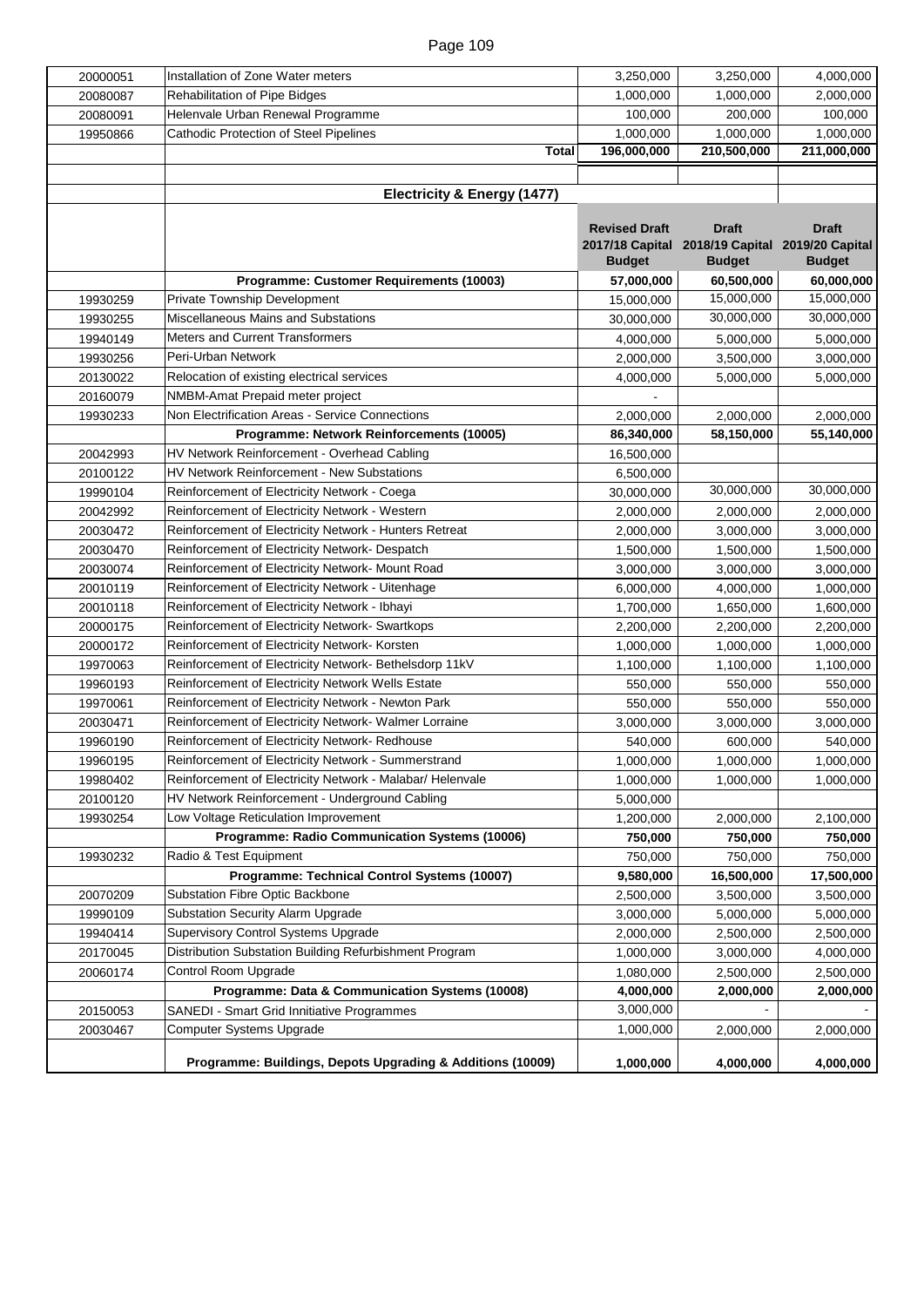| 20150030 | North Depot Improvements                        | 1,000,000  | 4,000,000  | 4,000,000  |
|----------|-------------------------------------------------|------------|------------|------------|
|          | Programme: Vehicles and Plant (10010)           | 4,500,000  | 8,000,000  | 8,000,000  |
| 20020093 | New/Replacement of Plant and Motor Vehicle      | 3,000,000  | 8,000,000  | 8,000,000  |
| 20170044 | <b>Test Van Equipment</b>                       | 1,500,000  |            |            |
|          | Programme: Cables & Distribution Kiosks (10013) | 4,000,000  | 4,500,000  | 5,000,000  |
| 19980174 | Distribution Kiosk Replacement                  | 2,000,000  | 2,000,000  | 2,000,000  |
| 19970064 | Cable Replacement 6.6kV                         | 2,000,000  | 2,500,000  | 3,000,000  |
|          | Programme: Transformers & Switchgear (10014)    | 24,000,000 | 28,500,000 | 33,500,000 |
| 20042989 | MV and HV Switchgear replacement                | 20,000,000 | 25,000,000 | 30,000,000 |
| 19970070 | Relay Replacement                               | 3,000,000  | 3,000,000  | 3,000,000  |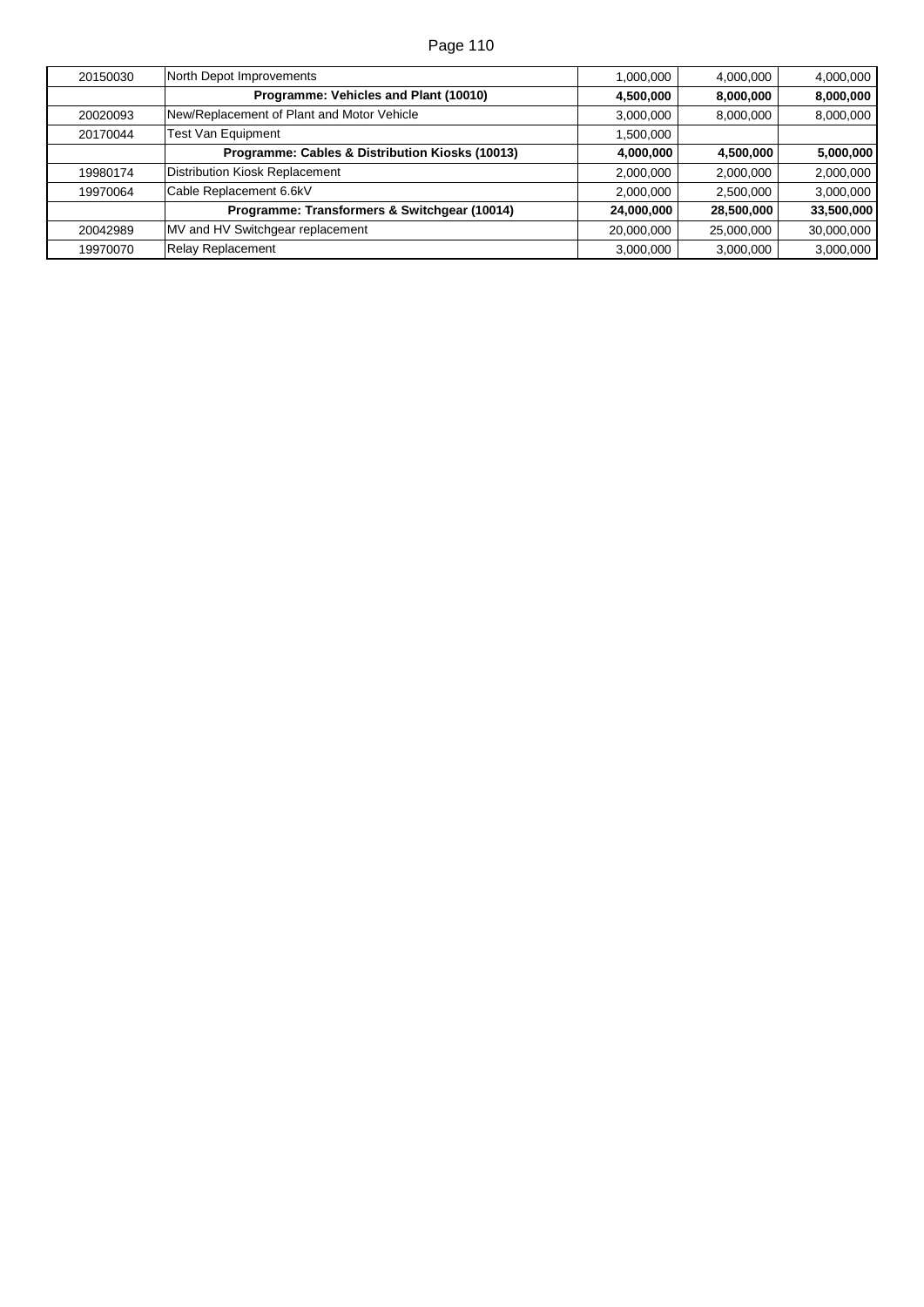| Page 111 |  |  |
|----------|--|--|
|          |  |  |

| 20050189 | Replace Switchgear in Mini susbs - KwaNobuhle       | 1,000,000   | 500,000     | 500,000     |
|----------|-----------------------------------------------------|-------------|-------------|-------------|
|          | Programme: Line Refurbishment (10015)               | 21,000,000  | 21,500,000  | 28,500,000  |
| 20042988 | Overhead Lines Refurbishement                       | 6,000,000   | 7,000,000   | 8,000,000   |
| 20050187 | HV Line Refurbishment (66 & 132kV)                  | 9,000,000   | 12,000,000  | 15,000,000  |
| 20090039 | Fairview Refurbishment                              | 1,000,000   | 1,500,000   | 2,000,000   |
| 20150028 | Refurbishment of Power Transformers                 | 5,000,000   |             |             |
| 20060217 | lGas Turbine Refurbishment                          |             | 1,000,000   | 3,500,000   |
|          | Programme: Furniture and Equipment (10073)          |             | 4,000,000   | 4,000,000   |
| 19930234 | <b>Electricity Buildings improvements</b>           |             | 4,000,000   | 4,000,000   |
|          | Programme: Informal Housing Electrification (10012) | 44,815,789  | 39,473,684  | 39,473,684  |
| 19930264 | Informal Housing Electrification                    | 36,315,789  | 39,473,684  | 39,473,684  |
| 20170022 | Undeclared Informal Electrification                 | 8,500,000   |             |             |
|          | Programme: Street Lighting (10017)                  | 20,000,000  | 20,000,000  | 27,849,000  |
| 19930283 | Public Lighting                                     | 20,000,000  | 20,000,000  | 27,849,000  |
|          | Total                                               | 276,985,789 | 267,873,684 | 285,712,684 |
|          |                                                     |             |             |             |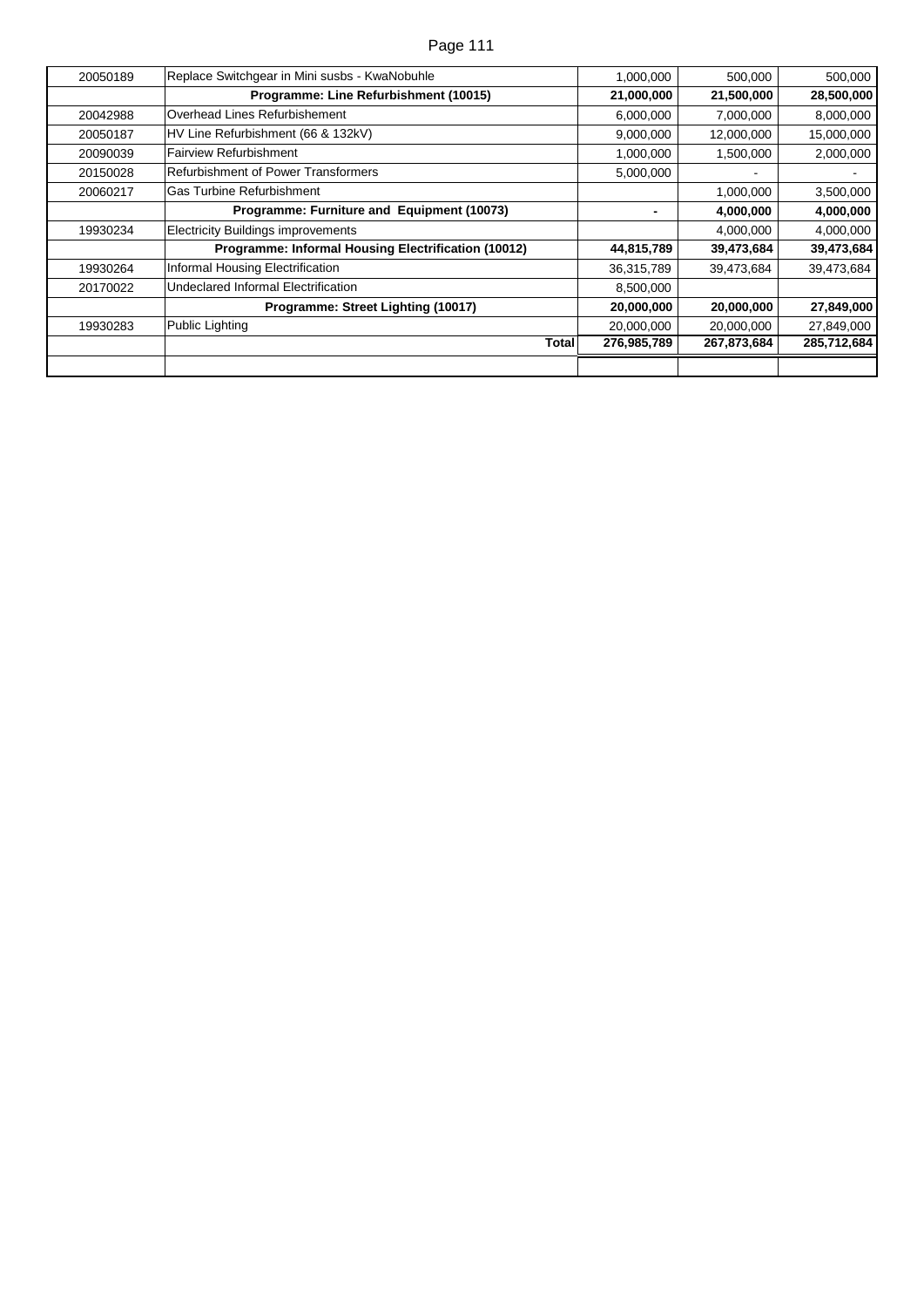|          | Public Health (1193)                                                              |                                       |                                                                                  |                               |
|----------|-----------------------------------------------------------------------------------|---------------------------------------|----------------------------------------------------------------------------------|-------------------------------|
|          |                                                                                   | <b>Revised Draft</b><br><b>Budget</b> | <b>Draft</b><br>2017/18 Capital 2018/19 Capital 2019/20 Capital<br><b>Budget</b> | <b>Draft</b><br><b>Budget</b> |
|          | Programme: Rehabilitation and Upgrading of Halls and Buildings                    |                                       |                                                                                  |                               |
| 19980266 | (10038)<br>Secure Municipal Parks Facilities                                      | 1,800,000                             | 6,000,000<br>1,000,000                                                           | 5,000,000                     |
| 20100095 | Upgrade Major Parks                                                               | 1,000,000                             | 2,000,000                                                                        | 1,000,000<br>2,000,000        |
| 20070191 | Occupational Health and Welness Center at Walmer                                  |                                       | 500,000                                                                          | 500,000                       |
| 20030658 | Upgrade Infrastructure: Metro Integration                                         | 500,000                               | 1,500,000                                                                        | 500,000                       |
| 20090053 | Upgrade of Uitenhage Dog Pound                                                    | 300,000                               | 1,000,000                                                                        | 1,000,000                     |
|          | Programme: Medical Equipment (10041)                                              |                                       |                                                                                  |                               |
| 20000141 | Specialized Equipment                                                             |                                       |                                                                                  |                               |
| 20100099 | Occupational Health Rehabilitation Medical Equipment                              |                                       |                                                                                  |                               |
|          |                                                                                   |                                       |                                                                                  |                               |
|          | Programme: Upgrade and Rehabilitation of Beaches (10052)                          | 2,500,000                             | 3,000,000                                                                        | 3,000,000                     |
| 20010064 | <b>Beachfront</b>                                                                 | 1,500,000                             | 2,000,000                                                                        | 2,000,000                     |
| 20010059 | Reinstate of Embankment - Tygerbay                                                | 1,000,000                             | 1,000,000                                                                        | 1,000,000                     |
| 20100088 | Multi-purpose Reefs                                                               |                                       |                                                                                  |                               |
|          | Programme: Greening and Development of Gateways and Public<br>Open Spaces (10053) | 15,500,000                            | 11,500,000                                                                       | 17,500,000                    |
| 20010362 | Upgrade and Development of Public Open Spaces                                     | 12,500,000                            | 5,000,000                                                                        | 11,000,000                    |
| 20060110 | Greenhouse Upgrade - Peter Gibbs Nursery                                          |                                       | 2,000,000                                                                        | 2,000,000                     |
| 20030420 | Develop Floodplains                                                               | 500,000                               | 1,000,000                                                                        | 1,000,000                     |
| 20150039 | Upgrade of Public Toilets                                                         | 1,000,000                             | 2,000,000                                                                        | 2,000,000                     |
| 20100100 | New Playground Equipment                                                          | 1,500,000                             | 1,500,000                                                                        |                               |
|          |                                                                                   |                                       |                                                                                  | 1,500,000                     |
|          | Programme: Cemetery Development and Upgrading (10054)                             | 6,000,000                             | 6,000,000                                                                        | 6,000,000                     |
| 20140003 | Water drainage and roads at cemeteries                                            | 2,000,000                             | 2,000,000                                                                        | 2,000,000                     |
| 20030421 | Upgrade and Development of Cemeteries                                             | 2,000,000                             | 2,000,000                                                                        | 2,000,000                     |
| 20120045 | <b>Fencing of Cemeteries</b>                                                      | 2,000,000                             | 2,000,000                                                                        | 2,000,000                     |
| 20162181 | Rehabilitation of Bloemendal cemetery                                             |                                       |                                                                                  |                               |
|          | Programme: Furniture and Equipment (10073)                                        | 100,000                               | 500,000                                                                          | 266,000                       |
| 20000141 | Computer and Office equipment                                                     | 100,000                               | 500,000                                                                          | 266,000                       |
|          | Programme: Specialised Vehicles (1011)                                            | 1,500,000                             | 2,000,000                                                                        | 2,000,000                     |
| 20010370 | Specialised Vehicles and Plant (Parks)                                            | 1,500,000                             | 2,000,000                                                                        | 2,000,000                     |
| 20162197 | Mobile Unit - OHS & W                                                             |                                       |                                                                                  |                               |
| 20162196 | Specialised Vehicles and Plant (Waste Management)                                 |                                       |                                                                                  |                               |
| 20162198 | Procurement of 4 bakkies and a minibus                                            |                                       |                                                                                  |                               |
|          | Programme: Refuse, Tip Sites, Recycle Stations and Equipment                      |                                       |                                                                                  |                               |
|          | (10055)                                                                           | 19,700,000                            | 15,000,000                                                                       | 18,000,000                    |
| 20010391 | Waste Management Containers                                                       | 1,500,000                             | 2,000,000                                                                        | 2,000,000                     |
| 20030177 | Development of Waste Disposal Facilities                                          | 4,000,000                             | 4,500,000                                                                        | 4,500,000                     |
| 19940138 | Replacement of Refuse Compactors                                                  | 3,500,000                             | 3,500,000                                                                        | 3,500,000                     |
| 20000106 | Urban Refuse Transfer/Recycling Station                                           | 3,000,000                             | 3,000,000                                                                        | 3,000,000                     |
| 20162440 | Municipal Solid Waste Beneficiation and Diversion Project                         | 7,500,000                             |                                                                                  |                               |
| New      | Air Pollution Monitoring Equipment                                                | 200,000                               |                                                                                  |                               |
| 20150040 | Climate change                                                                    |                                       | 2,000,000                                                                        | 5,000,000                     |
|          | <b>Total</b>                                                                      | 47,100,000                            | 44,000,000                                                                       | 51,766,000                    |
|          |                                                                                   |                                       |                                                                                  |                               |
|          | Safety & Security (1195)                                                          |                                       |                                                                                  |                               |
|          |                                                                                   |                                       |                                                                                  |                               |
|          |                                                                                   | <b>Revised Draft</b>                  | <b>Draft</b>                                                                     | <b>Draft</b>                  |
|          |                                                                                   |                                       | 2017/18 Capital 2018/19 Capital 2019/20 Capital                                  |                               |
|          | Programme: Rehabilitation and Upgrading of Halls and Buildings                    | <b>Budget</b>                         | <b>Budget</b>                                                                    | <b>Budget</b>                 |
|          | (10038)                                                                           | 5,150,000                             | 5,250,000                                                                        | 8,240,000                     |
| 20080065 | <b>Additional Satelite Offices</b>                                                | 2,000,000                             | 1,000,000                                                                        | 1,000,000                     |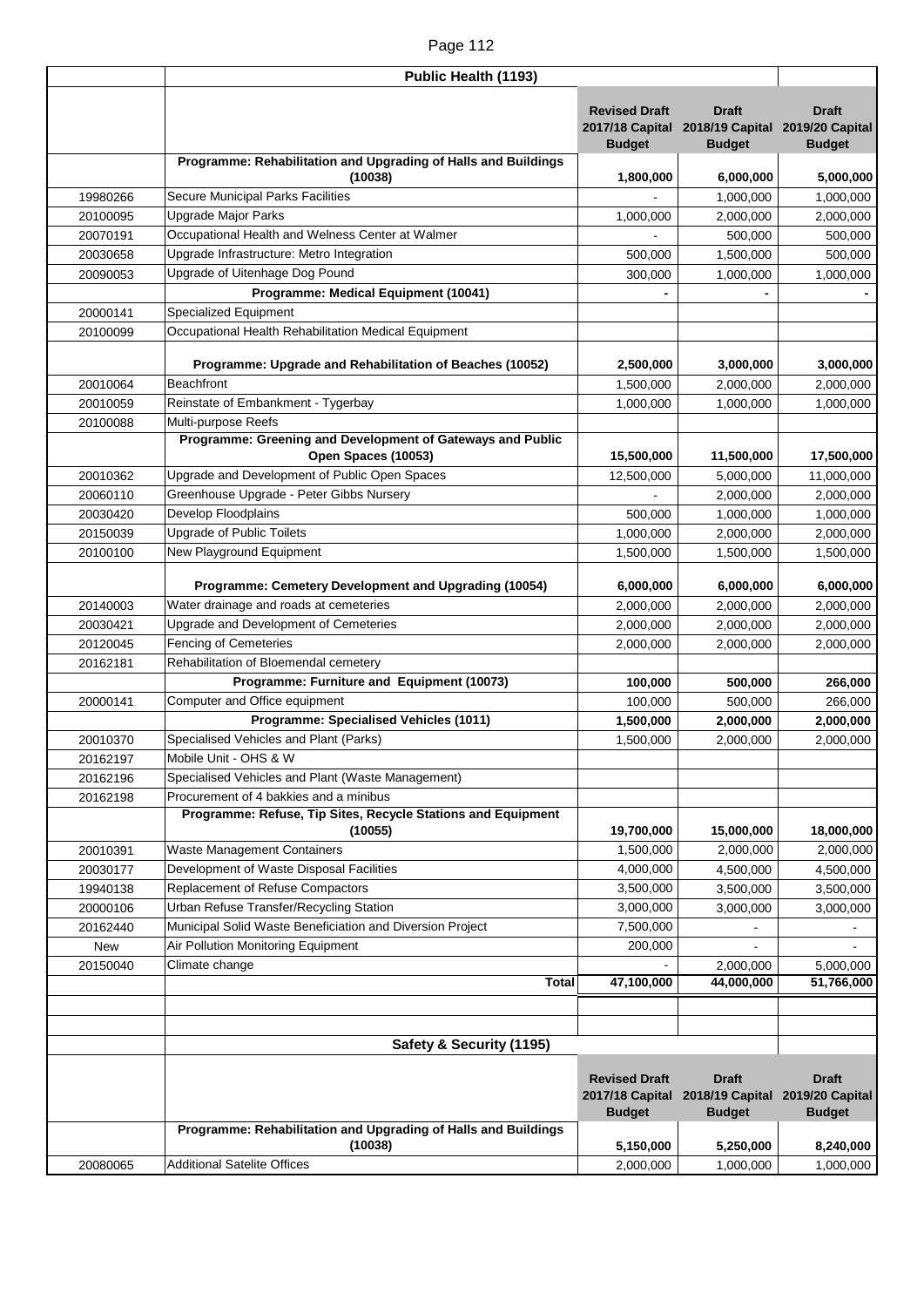| 20090019 | bav<br>' doors<br>I Replacement<br>engine<br>~+<br>۰о. | 650,000   | 500,000 | 500,000                 |
|----------|--------------------------------------------------------|-----------|---------|-------------------------|
| 20100060 | Motherwell<br>Refurbishment<br>Fire<br>station         | 2.000.000 | 500.000 | 2.000<br>$\sim$<br>.uuu |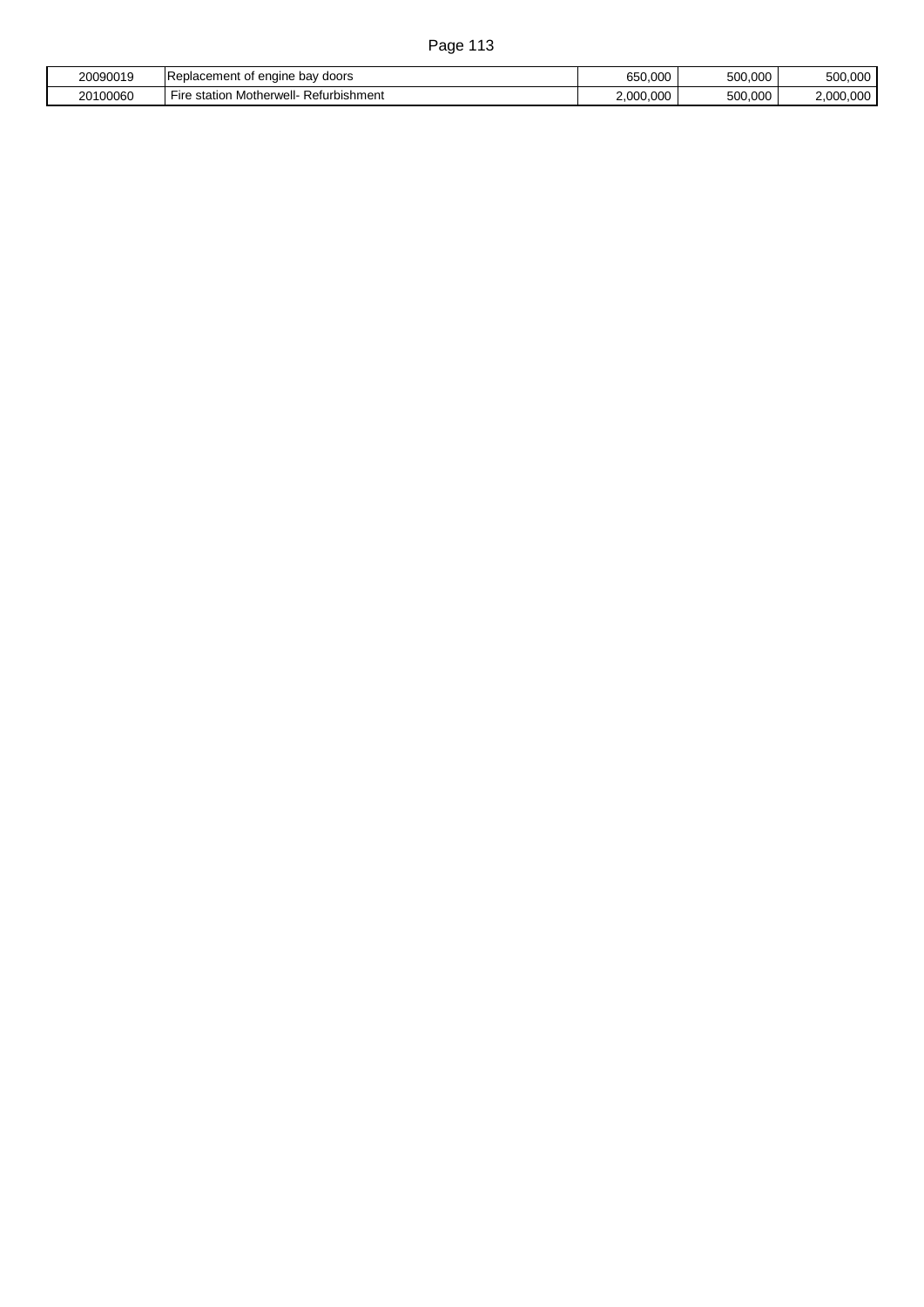| 20162192   | Security Offices- Sidwell Fire Station                                       | 500,000                                                  | 2,500,000                                        |                                                  |
|------------|------------------------------------------------------------------------------|----------------------------------------------------------|--------------------------------------------------|--------------------------------------------------|
| New        | Security Offices - Contract Unit                                             |                                                          |                                                  | 2,000,000                                        |
| New        | Stores/Archiving at Contract Unit                                            |                                                          |                                                  | 240,000                                          |
| 20080073   | South End Fire station                                                       |                                                          |                                                  | 2,000,000                                        |
| <b>New</b> | Upgrade of UTH Pound                                                         |                                                          |                                                  | 500,000                                          |
| 20162193   | Security wall/fencing - Fire Training Centre                                 |                                                          | 750,000                                          |                                                  |
|            | Programme: Upgrading of Computer Systems and Software<br>Enhancement (10037) |                                                          |                                                  | 500,000                                          |
| New        | Traffic Training Centre - Learner Information Management System              |                                                          |                                                  | 500,000                                          |
|            | Programme: Specialised Vehicles (1011)                                       | 1,600,000                                                | 8,360,000                                        |                                                  |
| 20060221   | Replacement of Off Road Appliances                                           |                                                          | 1,700,000                                        |                                                  |
| <b>New</b> | Refurbishment of Fire Appliances                                             |                                                          | 2,000,000                                        |                                                  |
| 20162194   | Replacement of Firefighting Vehicle                                          |                                                          | 1,860,000                                        |                                                  |
| 20162195   | Replacement of light off-road vehicle                                        | 1,600,000                                                | 2,800,000                                        |                                                  |
|            | Programme: Vehicles and Plant (10010)                                        | 2,500,000                                                | 1,940,000                                        | 3,050,000                                        |
| 20140015   | Vehicles for Safety and Security (Security Only)                             |                                                          | 1,940,000                                        |                                                  |
| New        | Vehicles for Safety & Security (Disaster only)                               |                                                          |                                                  | 550,000                                          |
| New        | Vehicles for Safety & Security (Metro Police only)                           | 2,500,000                                                |                                                  | 2,500,000                                        |
|            | Programme: Furniture and Equipment (10073)                                   |                                                          | -                                                | 2,000,000                                        |
| New        | Furniture - Metro Police                                                     |                                                          |                                                  | 2,000,000                                        |
|            | Programme: Safety and Security Equipment (10057)                             | 3,000,000                                                | 5,500,000                                        | 5,210,000                                        |
| 20090062   | CCTV Equipment & Infrastructure                                              | 1,000,000                                                | 1,000,000                                        |                                                  |
|            | Purchase of New Firearms                                                     |                                                          |                                                  | 150,000                                          |
| New        | PE TTC Firearms                                                              |                                                          |                                                  | 500,000                                          |
| New        | Law Enforcement Equipment                                                    |                                                          |                                                  | 1,500,000                                        |
| New        | Replacement of Motor cycle test equipment                                    |                                                          |                                                  | 60,000                                           |
| New        | PE TTC Road Safety: Seat belt convincer                                      |                                                          |                                                  | 500,000                                          |
| <b>New</b> | In Car Camera for Law Enforcement                                            |                                                          |                                                  | 500,000                                          |
| 20100059   | <b>Replacement of Radios</b>                                                 | 1,000,000                                                | 500,000                                          |                                                  |
| <b>New</b> | <b>Replacement Rescue Pump</b>                                               |                                                          | 2,500,000                                        |                                                  |
| New        | Purchase of Plant and Equipment (Fire & Emergency Services)                  | 1,000,000                                                | 1,500,000                                        | 2,000,000                                        |
| 20162189   | Replacement of Turntable Ladder Aerial Appliance                             |                                                          |                                                  |                                                  |
| 20150047   | Purchase of Plant and Equipment (Fire & Emergency services)                  |                                                          |                                                  |                                                  |
|            | Programme: Furniture and Equipment (10073)                                   | 1,450,000                                                | 450,000                                          | $\blacksquare$                                   |
| 20150051   | Upgrade and replacement of Computers                                         | 1,000,000                                                |                                                  | $\blacksquare$                                   |
| 20090017   | Replacement of standby generator                                             | 450,000                                                  | 450,000                                          |                                                  |
|            | <b>Total</b>                                                                 | 13.700.000                                               | 21.500.000                                       | 19.000.000                                       |
|            |                                                                              |                                                          |                                                  |                                                  |
|            | <b>Corporate Services (1197)</b>                                             |                                                          |                                                  |                                                  |
|            |                                                                              | <b>Revised Draft</b><br>2017/18 Capital<br><b>Budget</b> | <b>Draft</b><br>2018/19 Capital<br><b>Budget</b> | <b>Draft</b><br>2019/20 Capital<br><b>Budget</b> |
|            | Programme: Upgrading of Computer Systems and Software                        |                                                          |                                                  |                                                  |
|            | Enhancement (10037)                                                          | 7,800,000                                                | 3,850,000                                        | 3,685,000                                        |
| 19930187   | Computer Enhancements - Corporate                                            | 2,000,000                                                | 3,850,000                                        | 3,685,000                                        |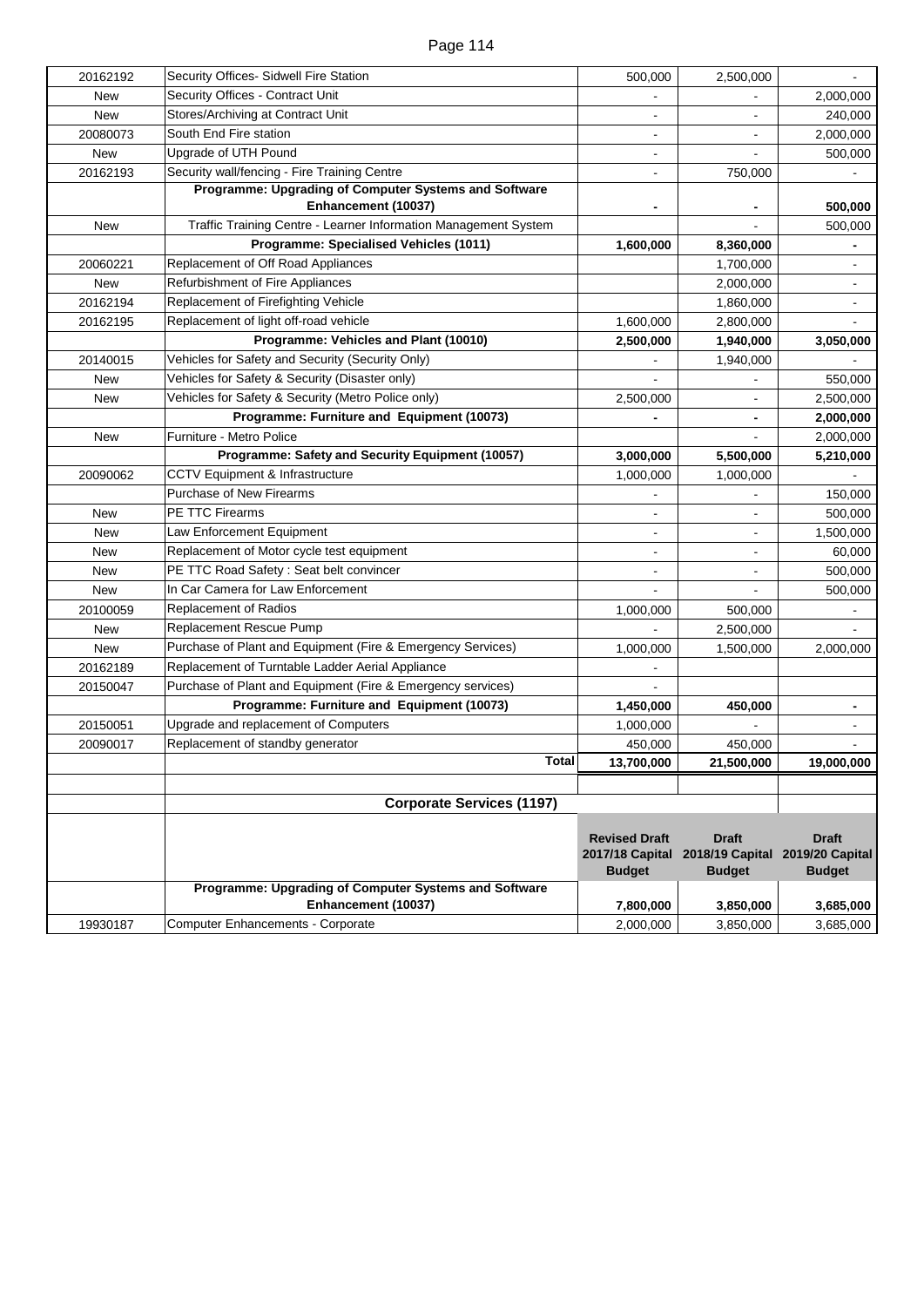| <b>New</b> | Disaster Recovery Center - Information Security                | 4,000,000 |                |            |
|------------|----------------------------------------------------------------|-----------|----------------|------------|
| New        | IT Infrastructure for mSCOA                                    | 1,800,000 |                |            |
|            | Programme: Vehicles and Plant (10010)                          | 500,000   |                |            |
| 20162152   | Vehicles - Corporate Services                                  | 500,000   | $\sim$         |            |
|            | Programme: Rehabilitation and Upgrading of Halls and Buildings |           |                |            |
|            | (10038)                                                        | 5,260,000 | 13,300,000     | 12,400,000 |
| 20030221   | Office accommodation (Ward Councillors)                        |           | 2,000,000      | 2,000,000  |
| <b>New</b> | Office accommodation (Ward Councillors) - Matthew Goniwe       | 180,000   | $\sim$         |            |
| <b>New</b> | Office accommodation (Ward Councillors) - Joe Slovo            | 180,000   | $\blacksquare$ |            |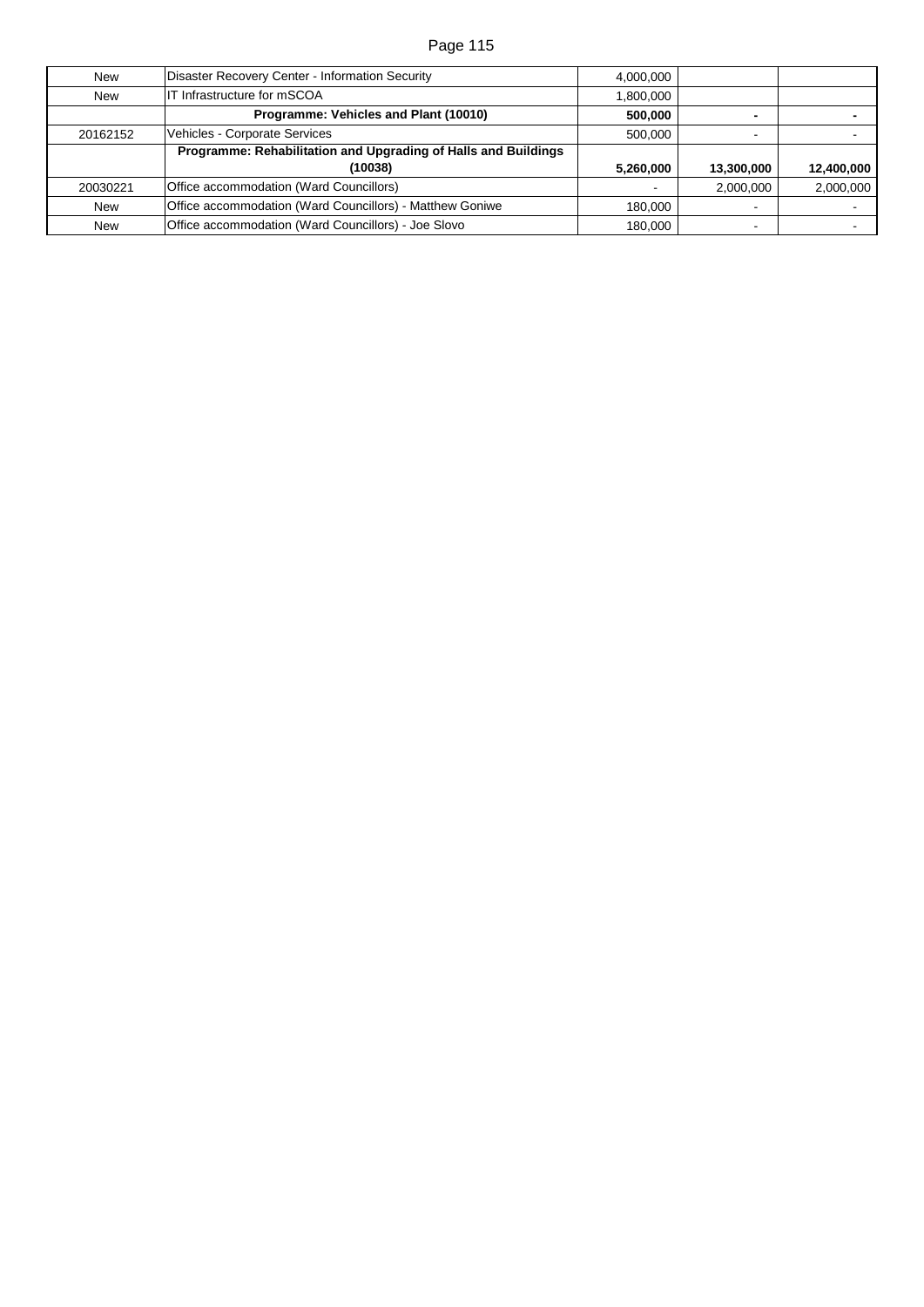| New        | Office accommodation (Ward Councillors) - Jarman Hall                       |                      |                                                 |                 |
|------------|-----------------------------------------------------------------------------|----------------------|-------------------------------------------------|-----------------|
| 20043125   | Upgrade of Community Halls                                                  |                      | 1,000,000                                       | 1,500,000       |
| <b>New</b> | Rehabilitation & Upgrading of Babs Madlakane Community Hall                 |                      |                                                 |                 |
| <b>New</b> | Upgrading of Nangoza Jebe Community Hall                                    |                      | 1,000,000                                       |                 |
| <b>New</b> | Upgrading of Gelvandale Community Hall                                      |                      | 400,000                                         |                 |
| 20050222   | <b>Office Renovation</b>                                                    |                      | 3,000,000                                       | 2,000,000       |
|            |                                                                             |                      |                                                 |                 |
| New        | Lillian Diedericks Office Renovation - Personnel files and archives offices | 1,770,000            |                                                 |                 |
| New        | <b>Harrower Road Office Renovations</b>                                     | 300,000              |                                                 |                 |
| <b>New</b> | Kwanobuhle Administration Building                                          | 500,000              |                                                 |                 |
|            | Uitenhage Town Hall - Upgrade of the foyer, passages leading to the         |                      |                                                 |                 |
| New        | Mayor's Parlour                                                             | 180,000              |                                                 |                 |
|            | Despatch Town Hall - Upgrade of the Council Chamber, coucus room &          |                      |                                                 |                 |
| New        | common areas                                                                | 150,000              |                                                 |                 |
| 20060065   | Air Conditioning of Buildings                                               | 1,000,000            | 1,000,000                                       | 1,000,000       |
| 20060149   | Lillian Diedericks Building and Rehabilitation                              | 500,000              | 1,500,000                                       | 1,000,000       |
| 20070196   | Mfanasekhaya Gqobose Building                                               | 500,000              | 500,000                                         | 1,500,000       |
| 20080041   | Rehabilition of Noninzi Luzipho Building                                    |                      |                                                 |                 |
| 20100077   | KwaNobuhle Municipal Aerodrome                                              |                      |                                                 |                 |
| 20120076   | <b>Woolboard Conference Centre</b>                                          | $\blacksquare$       | 400.000                                         | 400,000         |
| 20120078   | <b>Upgrade of Municipal Depots</b>                                          |                      | 1,500,000                                       | 2,000,000       |
| 20130067   | Algoa House Upgrade                                                         |                      | 1,000,000                                       | 1,000,000       |
|            | <b>Total</b>                                                                | 13,560,000           | 17,150,000                                      | 16,085,000      |
|            |                                                                             |                      |                                                 |                 |
|            | <b>Budget &amp; Treasury (1198)</b>                                         |                      |                                                 |                 |
|            |                                                                             |                      |                                                 |                 |
|            |                                                                             | <b>Revised Draft</b> | <b>Draft</b>                                    | <b>Draft</b>    |
|            |                                                                             |                      | 2017/18 Capital 2018/19 Capital 2019/20 Capital |                 |
|            |                                                                             | <b>Budget</b>        | <b>Budget</b>                                   | <b>Budget</b>   |
|            | Programme: Management Systems (10024)                                       | 18,000,000           |                                                 |                 |
| 20140011   | System Enhancements - Various                                               | 18,000,000           |                                                 |                 |
|            | Programme: Rehabilitation and Upgrading of Halls and Buildings              |                      |                                                 |                 |
|            | (10038)                                                                     | 5,424,580            | 5,242,500                                       | 18,619,553      |
| 20050219   | Upgrade and Furnishing Customer Care Centres                                | 3,000,000            | 1,000,000                                       | 1,000,000       |
| 20060254   | <b>ETB Office Renovations</b>                                               |                      |                                                 |                 |
| <b>New</b> | <b>SCM Building Additions and Upgrades</b>                                  | 2,424,580            | 4,242,500                                       | 17,619,553      |
|            | Programme: Furniture and Equipment (10073)                                  | 2,150,000            | 1,000,000                                       | 1,200,000       |
| 20120040   | <b>Creditors Filing Equipment</b>                                           | 1,500,000            |                                                 |                 |
| 20162351   | Economic Catalytic Projects - Various                                       |                      |                                                 |                 |
| 20120079   | Replacement Handheld Devices - Meter Reading                                | 300,000              | 500,000                                         | 600,000         |
| 20120080   | Replacement of Vending POS Equipment                                        | 350,000              | 500,000                                         | 600,000         |
|            | <b>Total</b>                                                                | 25,574,580           | 6,242,500                                       | 19,819,553      |
|            |                                                                             |                      |                                                 |                 |
|            |                                                                             |                      |                                                 |                 |
|            | <b>Chief Operating Officer (1656)</b>                                       |                      |                                                 |                 |
|            |                                                                             |                      |                                                 |                 |
|            |                                                                             | <b>Revised Draft</b> | <b>Draft</b>                                    | <b>Draft</b>    |
|            |                                                                             |                      | 2017/18 Capital 2018/19 Capital                 | 2019/20 Capital |
|            |                                                                             | <b>Budget</b>        | <b>Budget</b>                                   | <b>Budget</b>   |
|            | Programme: Upgrading of Computer Systems and Software                       |                      |                                                 |                 |
|            | Enhancement (10037)                                                         |                      |                                                 |                 |
| 20080063   | Corporate GIS Application                                                   |                      |                                                 |                 |
|            |                                                                             |                      |                                                 |                 |
|            | Programme: Integrated City Development                                      | 6,410,526            | 15,331,579                                      | 16,191,228      |
| 20162353   | <b>Integrated City Development Programmes</b>                               | 6,410,526            | 15,331,579                                      | 16, 191, 228    |
|            |                                                                             |                      |                                                 |                 |
|            | <b>Total</b>                                                                | 6,410,526            | 15,331,579                                      | 16,191,228      |
|            |                                                                             |                      |                                                 |                 |
|            |                                                                             |                      |                                                 |                 |
|            | <b>Special Projects and Programmes (1666)</b>                               |                      |                                                 |                 |
|            |                                                                             | <b>Revised Draft</b> | <b>Draft</b>                                    | <b>Draft</b>    |
|            |                                                                             |                      | 2017/18 Capital 2018/19 Capital                 | 2019/20 Capital |
|            |                                                                             | <b>Budget</b>        | <b>Budget</b>                                   | <b>Budget</b>   |
|            |                                                                             |                      |                                                 |                 |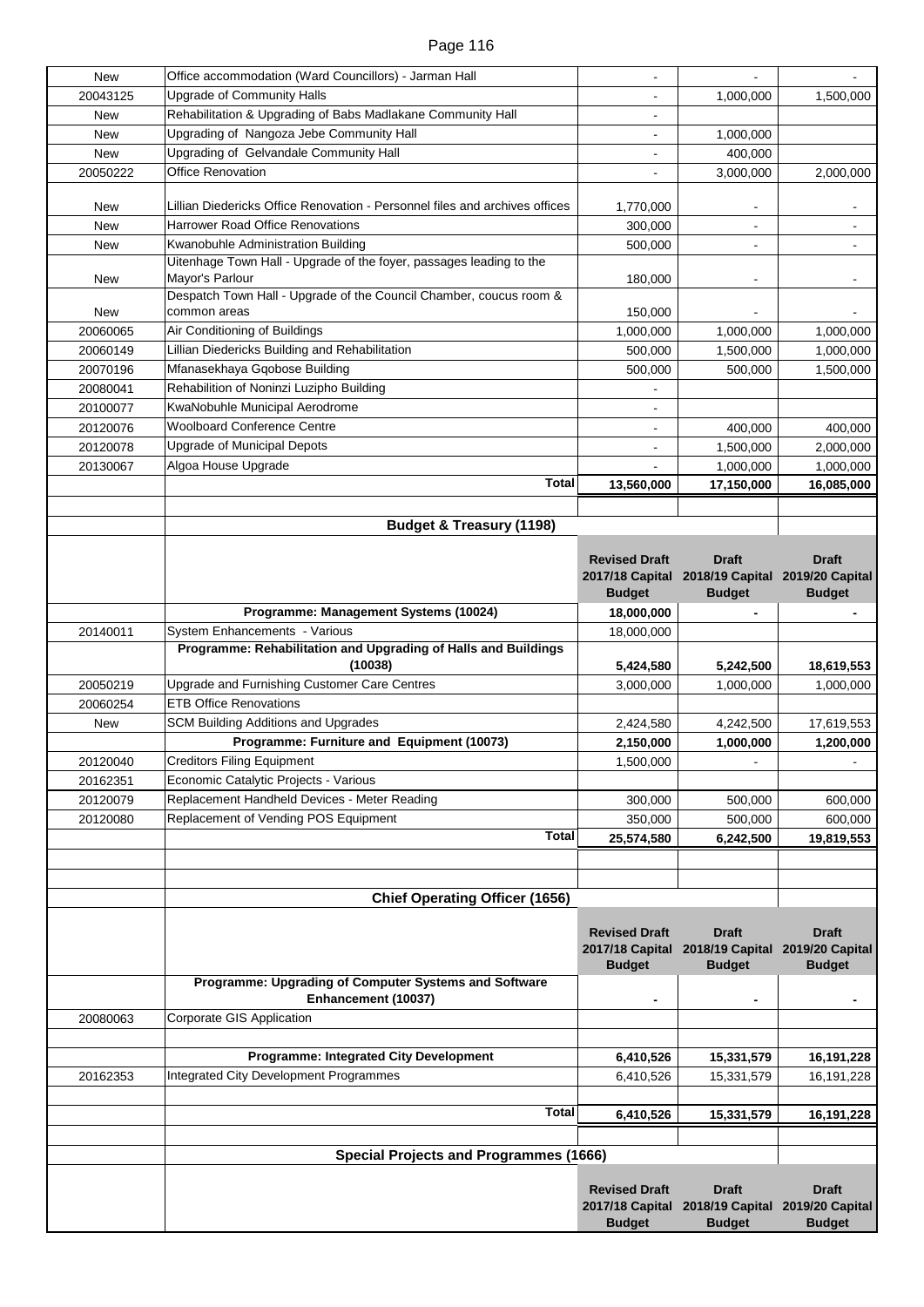|            | Programme: Rehabilitation and Upgrading of Halls and Buildings  |                                  |                                                                  |                                  |
|------------|-----------------------------------------------------------------|----------------------------------|------------------------------------------------------------------|----------------------------------|
|            | (10038)                                                         |                                  |                                                                  |                                  |
| 20090018   | Motherwell Traffic and Licensing Centre                         |                                  |                                                                  |                                  |
|            | Programme: Upgrade/New Libraries                                |                                  |                                                                  |                                  |
| 20090015   | Upgrading Helenvale Resource Centre - Multipurpose Centre       |                                  |                                                                  |                                  |
|            | <b>Total</b>                                                    |                                  |                                                                  |                                  |
|            |                                                                 |                                  |                                                                  |                                  |
|            | Motherwell Urban Renewal Programme (1474)                       |                                  |                                                                  |                                  |
|            |                                                                 |                                  |                                                                  |                                  |
|            |                                                                 | <b>Revised Draft</b>             | <b>Draft</b>                                                     | <b>Draft</b>                     |
|            |                                                                 | <b>Budget</b>                    | 2017/18 Capital 2018/19 Capital 2019/20 Capital<br><b>Budget</b> |                                  |
|            |                                                                 |                                  |                                                                  | <b>Budget</b>                    |
|            | Programme: Buildings, Depots Upgrading & Additions (10009)      | 7,500,000                        |                                                                  |                                  |
| 20090018   | Motherwell Traffic and Licencing Centre                         | 7,500,000                        |                                                                  |                                  |
|            |                                                                 | 7,500,000                        | $\blacksquare$                                                   |                                  |
|            |                                                                 |                                  |                                                                  |                                  |
|            |                                                                 |                                  |                                                                  |                                  |
|            | <b>Recreational &amp; Cultural Services (1194)</b>              |                                  |                                                                  |                                  |
|            |                                                                 |                                  |                                                                  |                                  |
|            |                                                                 | <b>Revised Draft</b>             | <b>Draft</b>                                                     | <b>Draft</b>                     |
|            |                                                                 |                                  | 2017/18 Capital 2018/19 Capital                                  | 2019/20 Capital                  |
|            | Programme: Vehicles and Plant (10010)                           | <b>Budget</b>                    | <b>Budget</b>                                                    | <b>Budget</b>                    |
|            | Vehicles for Sport and Recreation                               |                                  |                                                                  |                                  |
| 20162167   | Programme: Rehabilitation and Upgrading of Halls and Buildings  |                                  |                                                                  |                                  |
|            | (10038)                                                         | 19,000,000                       | 19,500,000                                                       | 13,000,000                       |
| 20100104   | Mendi Arts and Cultural Center                                  | 6,000,000                        | 6,000,000                                                        | 6,000,000                        |
| 20060113   | Upgrade and Restoration of Libraries                            | 13,000,000                       | 13,500,000                                                       | 7,000,000                        |
| 20162174   | Rehabilitation of Red Location Precinct Buildings               |                                  |                                                                  |                                  |
| 20162173   | <b>Upgrading of Art Museum</b>                                  |                                  |                                                                  |                                  |
| 20030427   | Secure Recreational Buildings / Facilities                      |                                  |                                                                  |                                  |
|            | Programme: Upgrading and Development of Sport and Recreation    |                                  |                                                                  |                                  |
|            | Facilities (10058)                                              | 19,720,000                       | 13,000,000                                                       | 11,000,000                       |
| 19980285   | <b>Upgrade Existing Sports Facilities</b>                       | 11,000,000                       | 5,000,000                                                        | 5,000,000                        |
| 20010221   | Springs Resort-Upgrade Infrastructure                           | 600,000                          | 500,000                                                          | 500,000                          |
| 20030795   | Upgrade Beaches - Tourism                                       | 400,000                          | 1,000,000                                                        | 2,500,000                        |
| 20000149   | Maintain/Rehabilitate Sports Facility Infrastructure            |                                  |                                                                  |                                  |
| 20162354   | Kwanobuhle Sports Complex                                       |                                  |                                                                  |                                  |
| 20162170   | Upgrade of Hobie Beach Yacht Club                               |                                  |                                                                  |                                  |
| <b>New</b> | Gelvandale Stadium Roof Structure                               | 6,000,000                        |                                                                  |                                  |
| New        | Provision of lighting - Mooredyke Sports Ground                 | 220,000                          |                                                                  |                                  |
| New        | Upgrade of Resorts (Beachview)                                  |                                  | 5,000,000                                                        | 2,000,000                        |
| <b>New</b> | <b>Beach Protection Equipment</b>                               | 1,500,000                        | 1,500,000                                                        | 1,000,000                        |
| <b>NEW</b> | <b>Hard Sports Surfaces</b>                                     |                                  |                                                                  |                                  |
|            | Programme: Upgrade and Development of Swimming Pools (10059)    |                                  | 3,000,000                                                        | 4,000,000                        |
| 20000160   | Rehabilitate and Upgarding of Swimming Pool Structures          |                                  | 3,000,000                                                        | 4,000,000                        |
|            | Programme: Upgrade and Development of Heritage Sites, Memorials |                                  |                                                                  |                                  |
|            | and Cultural Centres (10060)                                    |                                  |                                                                  |                                  |
| 20060281   | <b>Motherwell Cultural Centre</b>                               |                                  |                                                                  |                                  |
|            | <b>Total</b>                                                    | 38,720,000                       | 35,500,000                                                       | 28,000,000                       |
|            |                                                                 |                                  |                                                                  |                                  |
|            |                                                                 |                                  |                                                                  |                                  |
|            |                                                                 |                                  |                                                                  |                                  |
|            | Economic Development, Tourism and Agriculture (1196)            |                                  |                                                                  |                                  |
|            |                                                                 |                                  |                                                                  |                                  |
|            |                                                                 | <b>Revised Draft</b>             | <b>Draft</b>                                                     | <b>Draft</b>                     |
|            |                                                                 | 2017/18 Capital<br><b>Budget</b> | 2018/19 Capital<br><b>Budget</b>                                 | 2019/20 Capital<br><b>Budget</b> |
|            |                                                                 |                                  |                                                                  |                                  |
|            | Programme: Improvements to Minor Roads (10022)                  |                                  |                                                                  |                                  |
| 20080163   | Fountain Road Redevelopment                                     |                                  |                                                                  |                                  |
|            | <b>Total</b>                                                    | $\blacksquare$                   | $\overline{\phantom{a}}$                                         | $\blacksquare$                   |
|            |                                                                 |                                  |                                                                  |                                  |